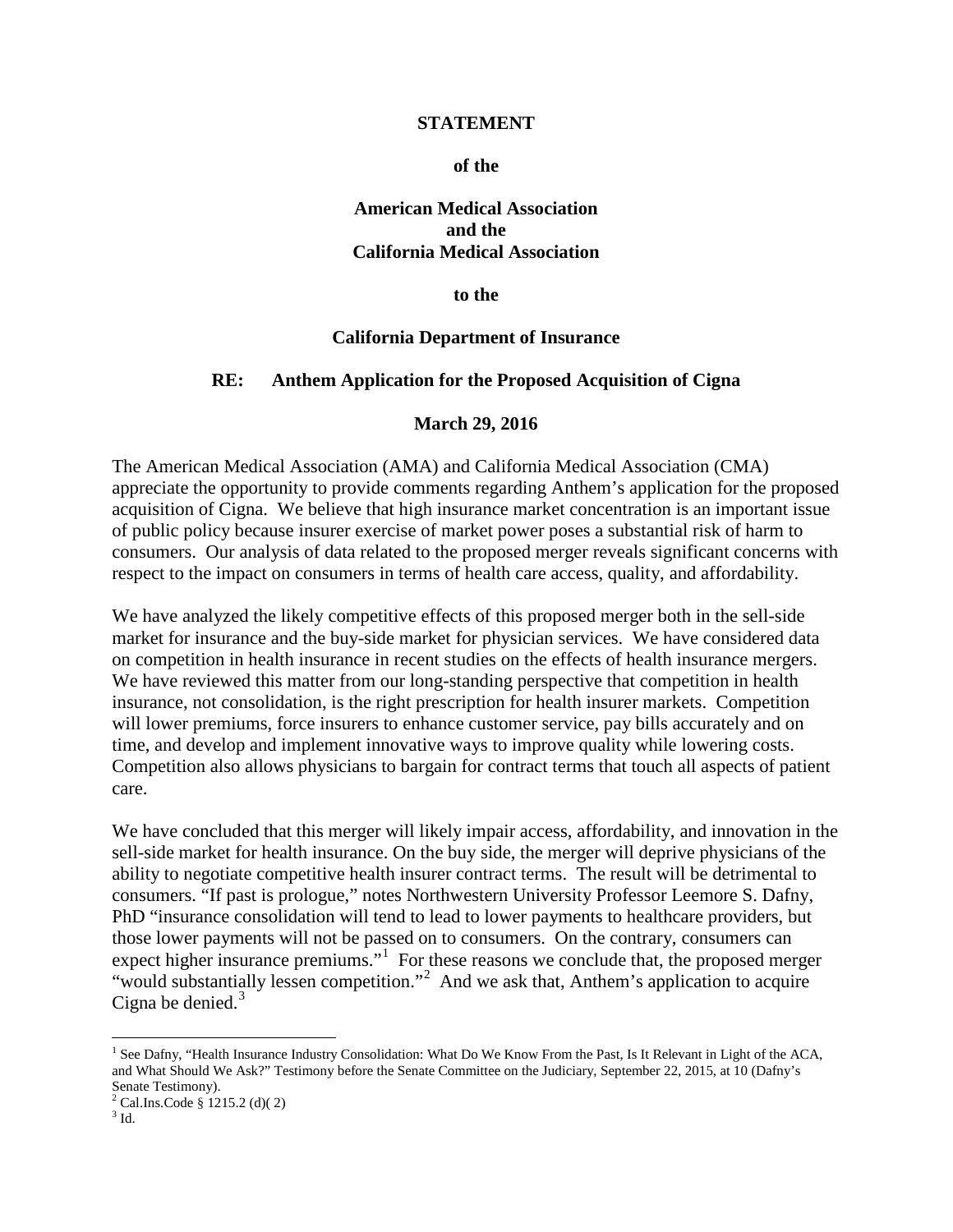# THE HEALTH INSURER MERGER WOULD CREATE, ENHANCE OR ENTRENCH MARKET POWER IN THE SALE OF HEALTH INSURANCE

# *The Significance and Measurement of Market Concentration*

Competition is likely to be greatest when there are many sellers, none of which have any significant market share. Unfortunately, markets for commercial health insurance in California are " highly concentrated", meaning that the size, size distribution and number of firms in these markets raise substantial risks that a merged Anthem/Cigna would substantially lessen competition.

There are at least two ways of measuring market concentration and the degree of danger to competition that a merger poses. One test, adopted by the 2015 National Association of Insurance Commissioners Model Insurance Holding Company System Regulatory Act (NAIC Model Act), looks to the four firm concentration ratio (CR4). This concentration ratio is calculated by summing the market shares of the four largest insurers in the market.

A different test is adopted by the federal enforcement agencies in their 2010 Federal Trade Commission (FTC) and Department of Justice (DOJ) Horizontal Merger Guidelines ("Horizontal Merger Guidelines"). These federal guidelines use the Herfindahl – Hirschman Index (HHI) to measure market concentration. The HHI is the sum of the squares of the market shares of every firm in the relevant market. Markets with HHIs less than 1500 are characterized as unconcentrated. Those with HHIs between 1500 and 2500 are moderately concentrated, and those with HHIs higher than 2500 are highly concentrated. Oddly, Anthem's competitive effect testimony omits any discussion of market concentration and its increase. The AMA, however, has determined that under either method for measuring concentration, numerous highly populated California health insurance markets are concentrated or highly concentrated. Moreover, as explained below, the Anthem/Cigna merger would increase the concentration of numerous already concentrated health insurance markets to the extent that under the NAIC CR4 test the merger creates a prima facie violation of the NAIC competitive standard and under the Horizontal Merger Guidelines, the merger would be presumed likely to enhance market power.

# *In a Statewide Market, Merger Violates NAIC Competitive Standard.*

Under the NAIC CR4 test, a highly concentrated market is one in which the sum of the market shares of the four largest insurers--the so-called four-firm concentration ratio--is 75% or more of the market. Utilizing data obtained from HealthLeaders-Interstudy Managed Market Surveyor from January 1, 2013 (hereafter HLI data), the AMA's health economists have determined the combined shares of the four largest commercial health insurers in a California statewide market total a whopping 80.8%, dwarfing by comparison the national four firm concentration ratio for airlines of  $62\%$ <sup>[4](#page-1-0)</sup>. In such a highly concentrated state health insurance market, there is a prima facie violation of the NAIC CR4 test (its Competitive Standard) when a firm with a 10% market share merges with a firm with a 2% or more market share. In the instant case, a prima facie

<span id="page-1-0"></span> <sup>4</sup> Dafny, *supra.* (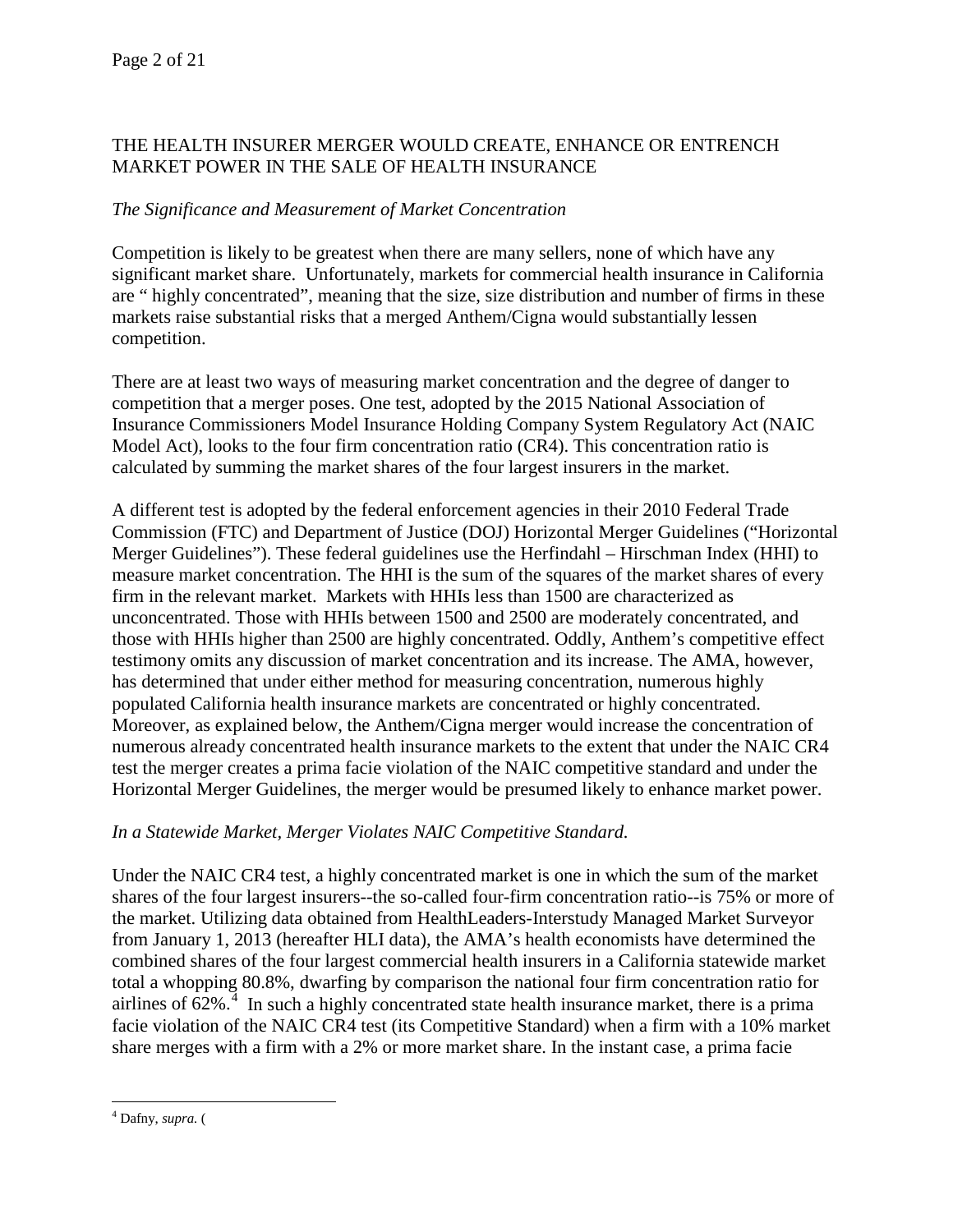violation of the NAIC Competitive Standard is easily established: Anthem's share is 29% and Cigna's is  $5\%$  $5\%$ .<sup>5</sup>

# *With Respect to Metropolitan Statistical Areas, the Merger Would Again Run Afoul of Both the Federal Antitrust Merger Enforcement Guidelines and the NAIC Competitive Standard*

The result is no different if we consider the competitive effect of the merger in metropolitan statistical areas within the state of California.<sup>[6](#page-2-1)</sup> Utilizing data obtained from HealthLeaders-Interstudy Managed Market Surveyor from January 1, 2013, the AMA has determined, in accordance with the Horizontal Merger Guidelines, the commercial health insurance market concentrations and change in market concentrations that would result from the merger. The AMA analysis shows that an Anthem acquisition of Cigna would be presumed likely, under the Horizontal Merger Guidelines, to enhance market power in the following highly populated commercial health insurance markets: Santa Cruz-Watsonville; Santa Ana-Anaheim-Irvine; Santa Barbara-Santa Maria; Salina's; Oxnard-Thousand Oaks-Ventura; Los Angeles-Long Beach-Glendale; Bakersfield; El Centro; and Modesto.<sup>[7](#page-2-2)</sup> Moreover, in each of the aforementioned populous MSAs, the merger would violate the NAIC Competitive Standard, meaning that in all of them the shares of the four largest insurers total 75% or more, Anthem's market share is 10% or more and Cigna's is 2% or more.<sup>[8](#page-2-3)</sup>

There are also additional heavily populated MSAs where, under the Horizontal Merger Guidelines, the merger potentially raises significant competitive concerns. They include: San Jose-Sunnyvale-Santa Clara; San Diego-Carlsbad-San Marcos; San Francisco-San Mateo-Redwood City; Riverside-San Bernardino-Ontario; Oakland-Fremont-Hayward; and Sacramento-Arden-Arcade-Roseville.<sup>[9](#page-2-4)</sup>

When the NAIC Competitive Standard is applied to the merger in these markets, it is prima facie anticompetitive in all but one of them. (In San Diego-Carlsbad –San Marcos, the four firm concentration ratio misses the 75% threshold by a hair. It is  $72\%$ .)<sup>[10](#page-2-5)</sup>

In sum, under both the Horizontal Merger Guidelines and the NAIC Competitive Standard, the merger would create market structures that would likely result in anticompetitive effects. Consequently, the merger should not be approved.

<span id="page-2-2"></span>See Table 2

<span id="page-2-0"></span> <sup>5</sup> See Table 1

<span id="page-2-1"></span><sup>&</sup>lt;sup>6</sup> The DOJ defines relevant health insurance markets as local, a position that is uncontroversial. The local nature of healthcare delivery and the marketing and other business practices of health insurers strongly suggest that health insurance markets are local. Consumers buy coverage that serves them close to where they work and live. *See* US Senate testimony of Prof. Leemore Dafny a[t http://www.judiciary.senate.gov/imo/media/doc/09-22-15%20Dafny%20Testimony%20Updated.pdf](http://www.judiciary.senate.gov/imo/media/doc/09-22-15%20Dafny%20Testimony%20Updated.pdf)  Following the example of DOJ, the AMA has measured market concentration by using the Herfindahl-Hirschman Index (HHI) in metropolitan statistical areas within the state of California. Mergers in moderately concentrated markets that change the HHI by more than 100 are deemed by the Horizontal Merger Guidelines to potentially raise significant competitive concerns and often warrant scrutiny. Mergers in highly concentrated markets that raise the HHI more than 200 are presumed likely to enhance market power.

<span id="page-2-3"></span><sup>8</sup> See Table 3

<span id="page-2-4"></span><sup>9</sup> See Table 4

<span id="page-2-5"></span> $10$  See Table 5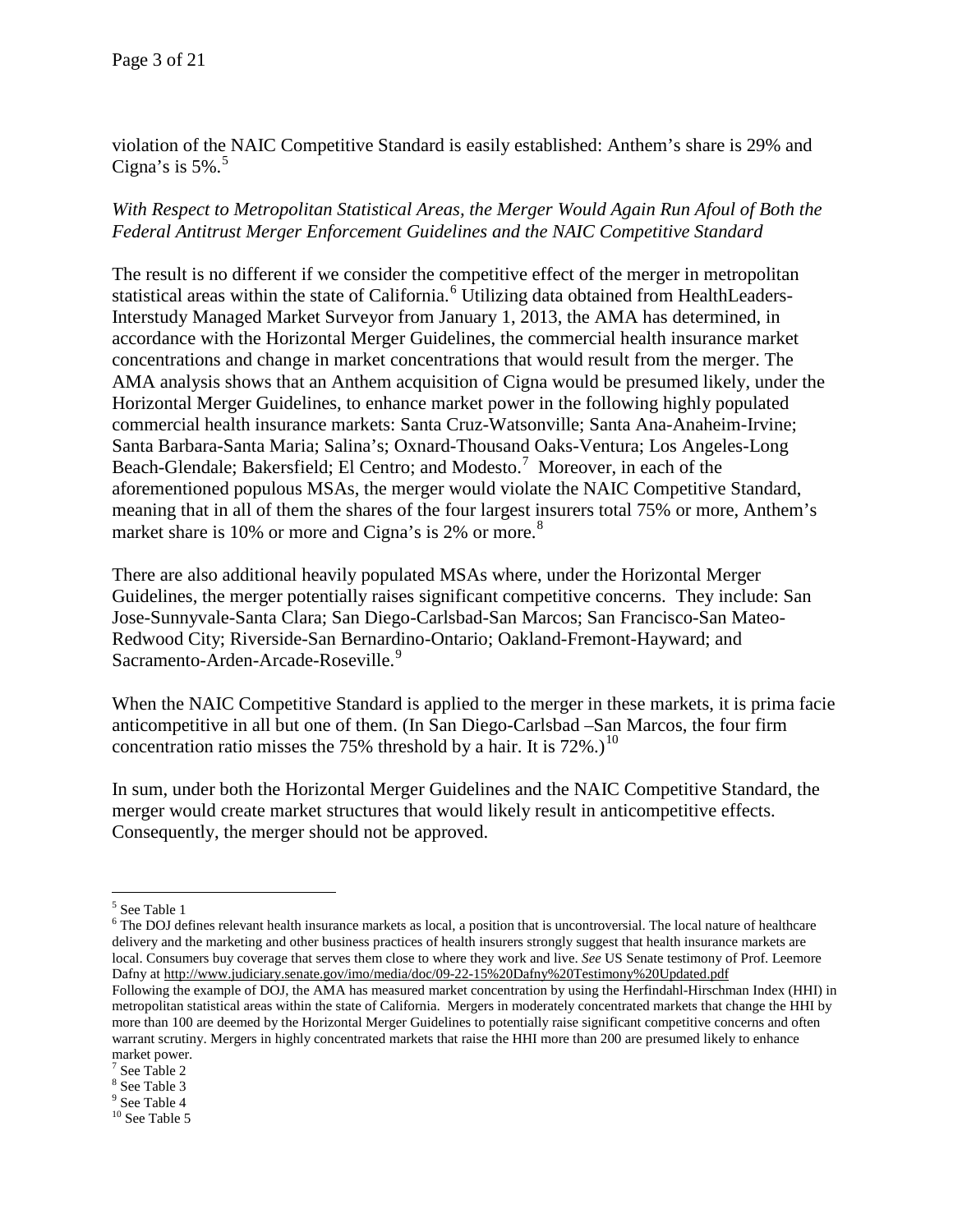# *Significant Barriers to Entry into California Health Insurance Markets*

The prima facie violation of the NAIC Competitive Standard and the Horizontal Merger Guidelines could hypothetically be rebutted by establishing the likelihood of timely and sufficient entry to alleviate concerns about the adverse competitive effects of the merger.<sup>[11](#page-3-0)</sup> In the instant case, there is no reliable evidence establishing that entry would be timely, likely and sufficient. Indeed, the record is that successful entry into California health insurance markets has proven difficult.

## Insurer Shares and Leadership Positions Have Been Durable in the Statewide and MSA Markets

AMA's analysis of data from HealthLeaders-Interstudy shows that in a statewide market and in the numerous large MSAs where the merger would be anticompetitive in commercial markets, the market shares and ranking of market leaders have been durable and little changed from 2010 thru 2013, the most recent timeframe for which we have data.

Against this background of durable large market shares possessed by the half dozen largest insurers in the state, Anthem claims a dizzying array and number of potential competitors including provider sponsored plans and a wide variety of insurers on the public marketplaces. But as the American Antitrust Institute correctly observes, the actual market record "cautions against the use of numbers of entrants into insurance markets to satisfy the well-established requirement that entry be sufficient i.e., that entrants can compete on a scale sufficient to restrain any post-merger exercise of market power".<sup>[12](#page-3-1)</sup> Provider systems are unlikely to compete on a sufficient scale because they have the problem of securing cost-effective contracts from high quality rivals in their markets."<sup>[13](#page-3-2)</sup> They also face a steep learning curve in entering health insurance markets and need to assemble technology and expertise to deal with actuarial, business, and health insurance regulatory issues.<sup>[14](#page-3-3)</sup>

Nor have the health insurance marketplaces made successful entry easy. Recent developments only highlight the barrier to entry problem. Twelve of the 23 nonprofit insurance cooperatives, which were intended to inject competition into health insurance markets, have failed.<sup>[15](#page-3-4)</sup> According to the New York Times, many Co-ops "appear to be scrambling to have enough money to cover claims as well as enroll new customers as they enter their third year."<sup>[16](#page-3-5)</sup> Nearly half of the 23 Affordable Care Act (ACA) insurance Co-ops, subsidized by millions of dollars in government loans, have been told by federal regulators that their finances, enrollment, or

<span id="page-3-5"></span>

<span id="page-3-1"></span><span id="page-3-0"></span><sup>&</sup>lt;sup>11</sup> See Horizontal Merger Guidelines at 28.<br><sup>12</sup> Thomas Greaney and Diana Moss, The American Antitrust Institute, correspondence to William Baer, Assistant Attorney General, US Department Of Justice Antitrust Division (J

<span id="page-3-3"></span><span id="page-3-2"></span><sup>&</sup>lt;sup>14</sup> Id. See also Joseph Conn, *Health IT a Key Challenge for Provider-Owned Plans*, Modern Healthcare (June 27, 2015), http://www.modernhealthcare.com/article/20150627/MAGAZINE/306279980; *see also* Gunjan Khanna et al., McKinsey on Healthcare, *Provider-Led Health Plans: The Next Frontier—or the 1990s all over Again?*, Mckinsey & Co. (Jan. 2015), http://healthcare.mckinsey.com/provider-led-health-plans-next-frontier%E2%80%94or-1990s-all-over-agai

<span id="page-3-4"></span><sup>&</sup>lt;sup>15</sup> "Marco Rubio Quietly Undermines Affordable Care Act," The New York Times, December 10, 2015.<br><sup>16</sup> "Tough Going for Co-ops," the New York Times, September 15, 2015, available at

[http://www.nytimes.com/2015/09/16/business/health-cooperatives-find-the-going-tough.html?ref=health.](http://www.nytimes.com/2015/09/16/business/health-cooperatives-find-the-going-tough.html?ref=health)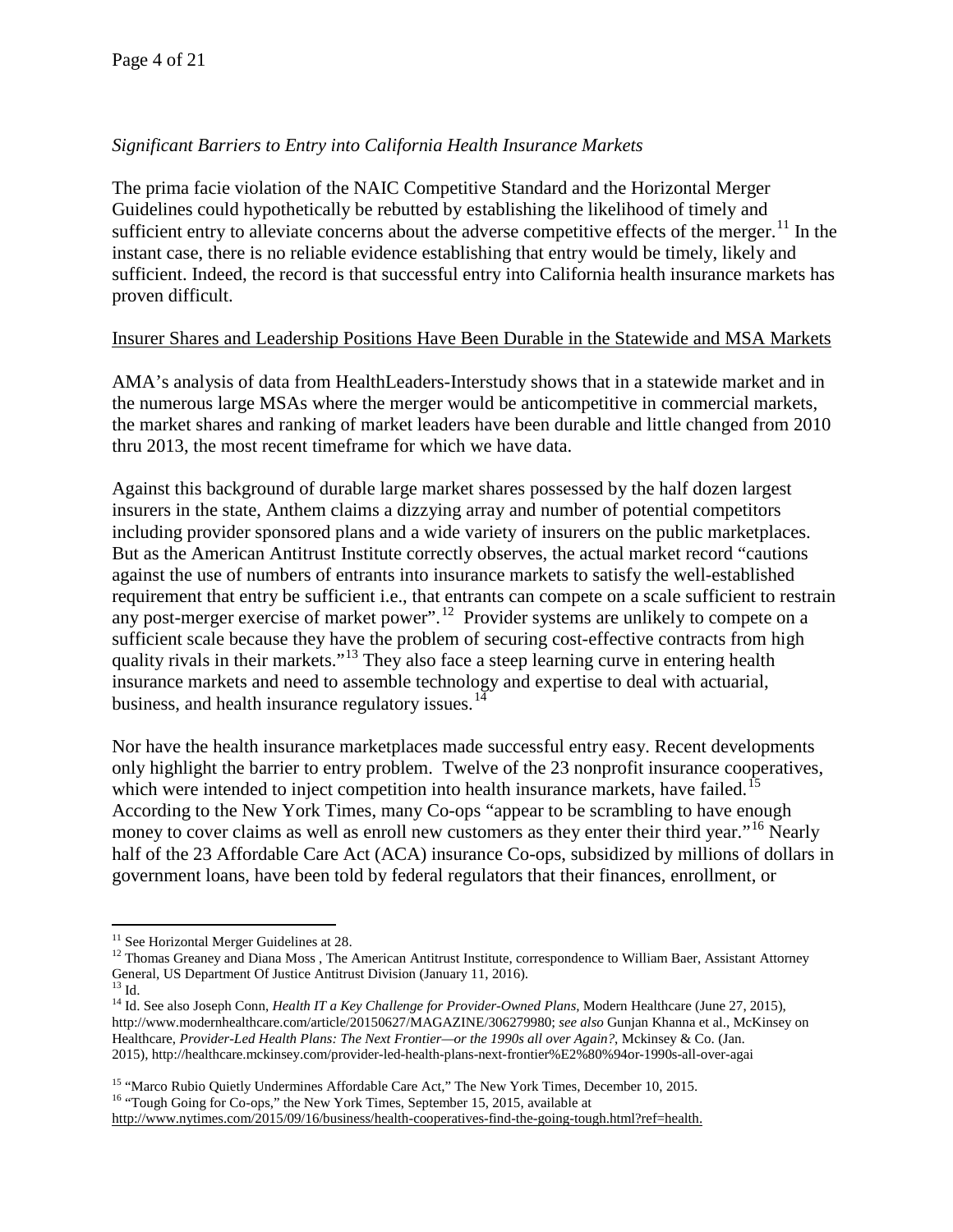business model need to "shape up." The quick death of these Co-ops illustrate that even with heavy federal subsidies, health insurance is a tough business to enter.

Lost competition is likely to be permanent, and acquired health insurer market power would be durable, because barriers to entry prevent new entrants from restoring competitive pricing. Perhaps the greatest obstacle is the so-called chicken and egg problem of health insurer market entry: health insurer entrants need to attract customers with competitive premiums that can only be achieved by obtaining discounts from providers. However providers usually offer the best discounts to incumbent insurers with significant business—volume discounting that reflects a reduction in transaction costs and greater budget certainty. Hence, incumbent insurers have a durable cost advantage.

Other barriers include the need for sufficient business to permit the spreading of risk and contending with established insurance companies that have built long-term relationships with employers and other consumers.<sup>[17](#page-4-0)</sup> In addition, a DOJ study of entry and expansion in the health insurance industry found that "brokers typically are reluctant to sell new health insurance plans, even if those plans have substantially reduced premiums, unless the plan has strong brand recognition or a good reputation in the geographic area where the broker operates."[18](#page-4-1) The Blues brand is perhaps the most powerful, as was demonstrated in the 2008 hearings before the Pennsylvania Insurance Department on the competition ramifications of the proposed merger between Highmark Inc. and Independence Blue Cross. A report commissioned by the Pennsylvania Insurance Department concluded that it was unlikely that any competitor would be able to step into the market after a Highmark/IBC merger:

[B]ased on our interviews of market participants and other evidence, there are a number of barriers to entry—including the provider cost advantage enjoyed by the dominant firms in those areas and the strength of the Blue brand in those areas....On balance, the evidence suggests that to the extent the proposed consolidation reduces competition, it is unlikely that other health insurance firms will be able to step in and replace the loss in competition.<sup>[19](#page-4-2)</sup>

# *The Loss of Potential Competition*

One of the most important implications of the barriers to entry that persist with the advent of the health insurance marketplaces is the need to preserve the potential competition that would be lost if an incumbent insurer is acquired. Thus, when one of the two largest commercial insurers in the state (Anthem) acquires the sixth largest (Cigna) the highly concentrated geographic markets

<span id="page-4-0"></span><sup>&</sup>lt;sup>17</sup> See Robert W. McCann, *Field of Dreams: Dominant Health Plans and the Search for a "Level Playing Field," Health Law* Handbook (Thomson West 2007); Mark V. Pauly, *Competition in Health Insurance Markets*, 51 Law & Contemp. Probs. 237 (1988); Federal Trade Commission and U.S. Department of Justice, Improving Health Care: A Dose of Competition (July,2004); *Vertical Restraints and Powerful Health Insurers: Exclusionary Conduct Masquerading as Managed Care?*, 51 Law & Contemp. Probs. 195 (1988).

<span id="page-4-1"></span><sup>18</sup> Sharis A. Pozen, Acting Assistant Att'y Gen., Dep't of Justice Antitrust Div., *Competition and Health Care: A Prescription for High-Quality, Affordable Care* 7 (Mar. 19, 2012) [hereinafter Pozen, *Competition and Health Care*], *available at* 

<span id="page-4-2"></span>http://www.justice.gov/atr/speech/competition-and-health-care-prescription-high-quality-affordable-care. <sup>19</sup> LECG Inc., "Economic Analyses of the Competitive Impacts From The Proposed Consolidation of Highmark and IBC." (September 10 2008) at 9.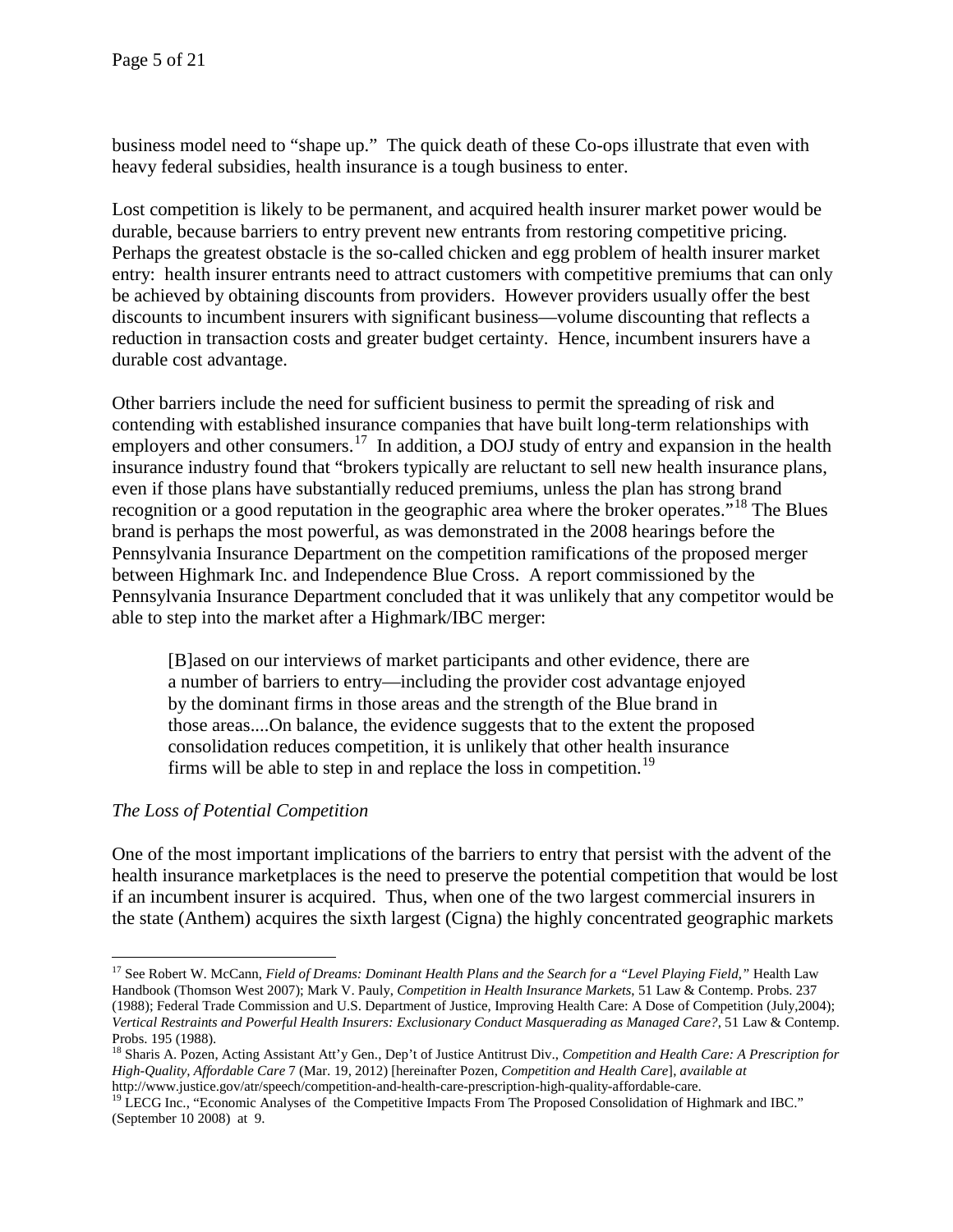where Anthem faces little competition are deprived of one of their most likely entrants, Cigna. The foreclosure of this future market role serves to lessen competition. Professor Dafny expressed concern about this loss of potential competition in her Senate testimony: "[C]onsolidation even in non-overlapping markets reduces the number of potential entrants who might attempt to overcome price-increasing (or quality-reducing) consolidation in markets where they do not currently operate."<sup>[20](#page-5-0)</sup>

Commenting on the loss of potential competition that would accompany the proposed mergers, Professor Thomas L. Greaney, who is one of the country's leading experts on antitrust in healthcare, observes:

An important issue… is whether the proposed mergers will lessen *potential competition* that was expected under the ACA (the potential entry by large insurers into each other's markets, incidentally, was the argument advanced as to why a "public option" plan was unnecessary). At present all four of the merging companies compete on the exchanges and they overlap in a number of states. [Citation omitted]. Notably, prior to the announced mergers, these insurers appear to have been considering further expanding their footprint on the exchanges by entering a number of new states. [Citation omitted]. Thus reducing the array of formidable potential entrants into exchange markets from the "Big 5" to be "Remaining 3" will undermine the cost containment effects of competition in exchange markets. The lessons of oligopoly are pertinent here: consolidation that would pare the insurance sector down to less than a handful of players is likely to chill the enthusiasm for venturing into a neighbor's market or engaging in risky innovation. One need look no further than the airline industry for a cautionary tale.<sup>[21](#page-5-1)</sup>

# THE PROPOSED MEGAMERGER IS LIKELY TO HARM CONSUMERS

We have evaluated the potential effects of the proposed megamerger on both (1) the sale of health insurance products to employers and individuals (the sell side); and (2) the purchase of health care provider (including physician) services (the buy side). We have concluded that on the sell side the merger is likely to result in higher premiums to health care consumers and/or a reduction in the quality of health insurance that can take the form of a reduction in the availability of providers and a reduction in consumer service. On the buy side, the merger could enable the merged entity to lower payment rates for physicians such that there would be a reduction in the quality and/or quantity of services that physicians are able to offer patients.  $^{22}$  $^{22}$  $^{22}$ 

<span id="page-5-1"></span><span id="page-5-0"></span><sup>&</sup>lt;sup>20</sup> Dafny Senate Testimony, *supra* note 1, at 13.<br><sup>21</sup> Greaney, "The State of Competition in the Health Care Marketplace: The Patient Protection and Affordable Care Act's Impact on Competition," Testimony before the House Committee on the Judiciary, (September 22, 2015) at 10.<br><sup>22</sup> See e.g. *U.S. v. Aetna Inc.*, supra note 12, at  $\P$  17-18; *United States v. United Health Group Inc.* No. 1:05CV02

<span id="page-5-2"></span>Dec. 20, 2005) (complaint), available a[t www.usdoj.gov/atr/cases/f213800/213815.htm.](http://www.usdoj.gov/atr/cases/f213800/213815.htm)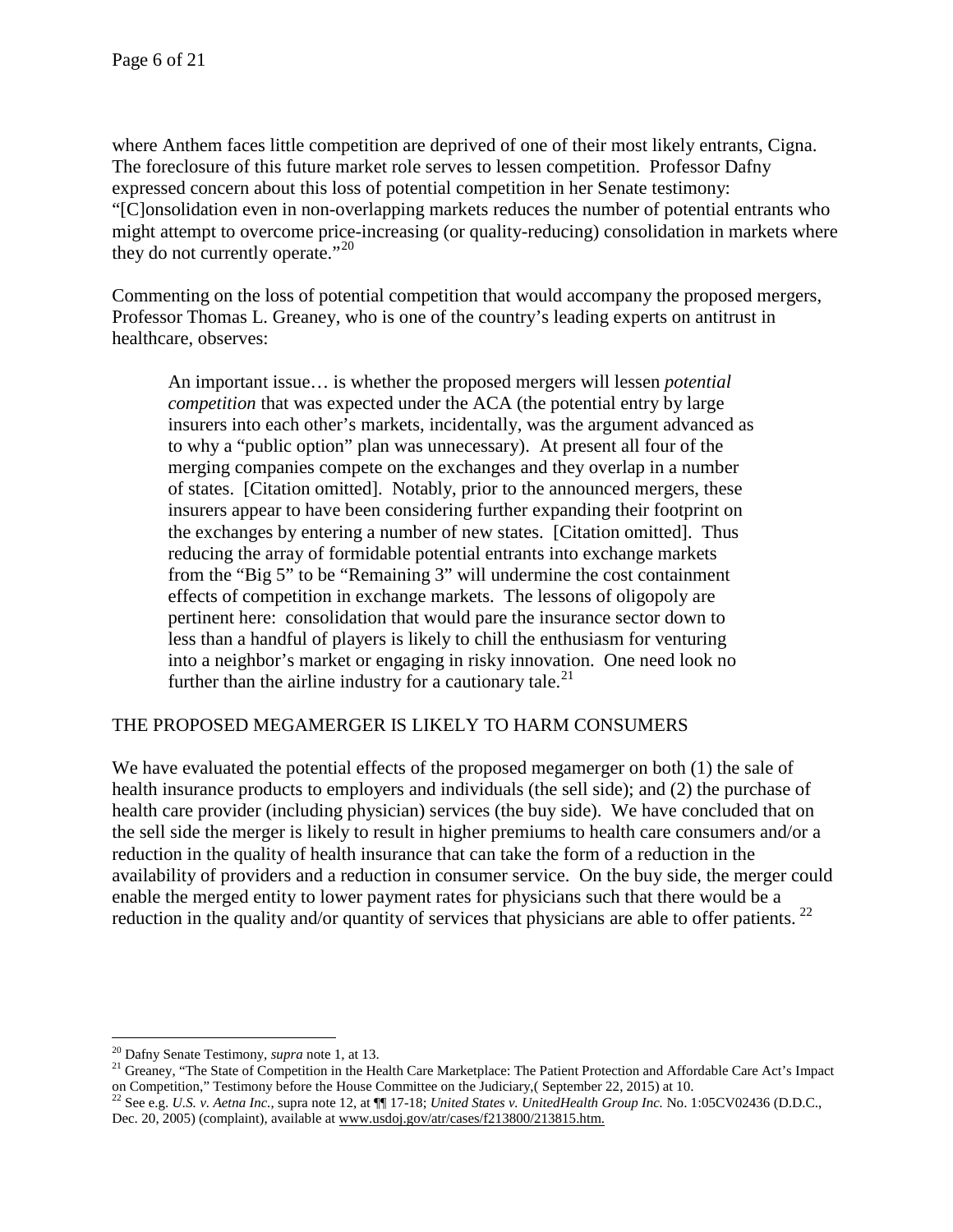# *Likely Detrimental Effects for Consumers in the Health Insurance Marketplace*

## Price Increases

A growing body of peer-reviewed literature suggests that greater consolidation leads to price increases, as opposed to greater efficiency or lower health care costs.

Two studies have examined the effects of past health insurance mergers on premiums. A study of the 1999 merger between Aetna and Prudential found that the increased market concentration resulting from the merger was associated with higher premiums.<sup>23</sup> More recently, a second study examined the premium impact of the 2008 merger between UnitedHealth Group Inc. and Sierra Health Services. That merger led to a large increase in concentration in Nevada health insurance markets. The study concluded that in the wake of the merger, premiums in Nevada markets increased by almost 14% relative to a control group. These findings suggest that the merging parties exploited their resulting market power, to the detriment of consumers.  $^{24}$ 

Also, recent studies suggest premiums for employer sponsored fully insured plans are rising more quickly in areas where insurance market concentration is increasing.<sup>[25](#page-6-2)</sup>

Consistent with the observation that the loss of competition accompanying health insurer mergers results in higher premiums is research finding that competition among insurers is associated with lower premiums.<sup>26</sup> Research suggests that on the federal health insurance marketplaces, the participation of one new large carrier (i.e. UnitedHealth Group Inc.) would have reduced premiums by 5.4%, while the inclusion of all companies in the individual insurance markets could have lowered rates by  $11.1\%$ .<sup>[27](#page-6-4)</sup> Professor Dafny observes that there are a number of studies documenting lower insurance premiums in areas with more insurers, including on the state health insurance marketplaces, the large group market, and in Medicare Advantage.<sup>[28](#page-6-5)</sup>

There can be little doubt that an Anthem/Cigna merger would produce the higher premiums predicted by the relevant market concentrations and their merger–induced increase. Anthem has had no hesitation to increase premiums to levels that the California Department of Insurance (CDI) has found unjustified. For example, in April 2015 Anthem refused to lower an 8.7% premium increase imposed on consumers with individual grandfathered health insurance policies

 <sup>23</sup> Leemore Dafny et al, "Paying a Premium on your Premium? Consolidation in the US Health Insurance Industry," *American* 

<span id="page-6-1"></span><span id="page-6-0"></span>*Economic Review* 2012; 102: 1161-1185.<br><sup>24</sup> Jose R. Guardado, David W. Emmons, and Carol K. Kane, "The Price Effects of a Large Merger of Health Insurers: A Case<br>Study of UnitedHealth-Sierra" *Health Management, Policy an* 

<span id="page-6-4"></span><span id="page-6-3"></span>

<span id="page-6-2"></span><sup>&</sup>lt;sup>25</sup> Dafny Senate Testimony, supra note 1, at 11.<br><sup>26</sup> Id.<br><sup>27</sup>Leemore Dafny, Jonathan Gruber and Christopher Ody. "More Insurers, Lower Premiums: Evidence from Initial Pricing in the Health Insurance Marketplaces," *American Journal of Health Economics,* 2015: 1(1)53-81. <sup>28</sup> Dafny Senate Testimony, supra note 1, at 11.

<span id="page-6-5"></span>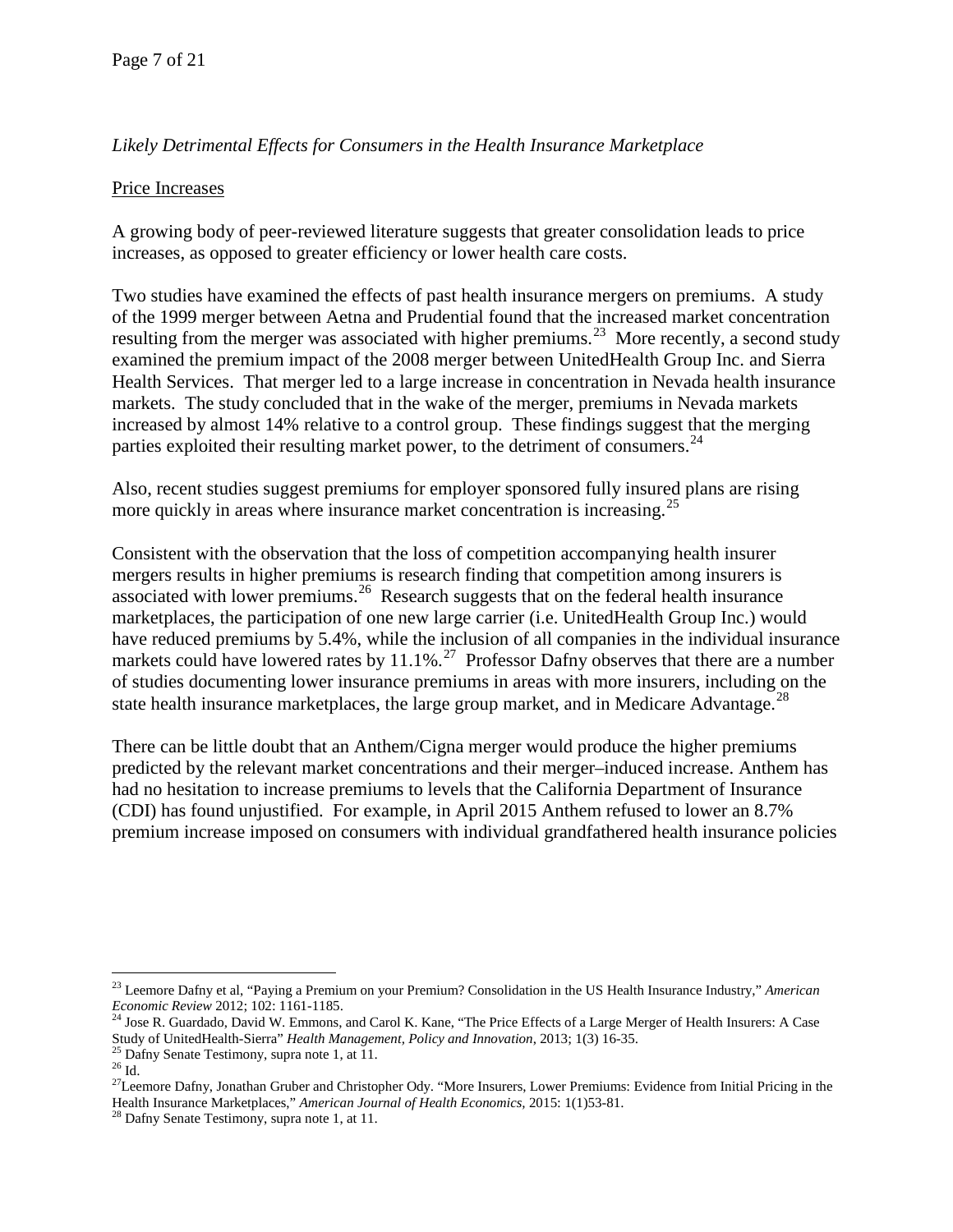affecting 170,000 people.<sup>[29](#page-7-0)</sup> Similar increases over CDI objections occurred in 2012, 2013, and  $2014^{30}$ 

# Plan Quality

As Professor Dafny observes, "the competitive mechanisms linking diminished competition to higher prices operate similarly with respect to lower quality". <sup>[31](#page-7-2)</sup> For example, a study in the Medicare Advantage market found that more robust competition was associated with greater availability of prescription drug benefits.<sup>[32](#page-7-3)</sup> Thus, the merger can be expected to adversely affect health insurance plan quality. This is illustrated by the aftermath of UnitedHealth Group's acquisition of PacificCare in late 2005, one of the several health insurer mergers that DOJ has challenged and resolved through consent decrees that did not block the mergers.<sup>[33](#page-7-4)</sup> Shortly after the transaction, the CMA saw a spike in complaints from physicians about the way PacifiCare was processing claims and contracts. CMA forwarded dozens of physician complaints to the DOI and requested the insurance regulator investigate. After conducting its own market conduct investigation, the DOI filed an administrative proceeding against United Healthcare, charging PacifiCare with violations that included: (1) failing to give providers notice of their appeal rights and members notice of their right to an independent medical review; (2) failing to timely pay or correctly pay claims as well as interest on late-paid claims; (3) failing to acknowledge receipt of claims; (4) failing to timely respond to provider disputes; (5) illegally closing claims files; and (6) sending untimely collection notices for overpayment. The CDI imposed penalties against UnitedHealthcare of more than \$173 million dollars for 900,000 violations of the California Insurance Code from 2005 to 2008. [34](#page-7-5)

# 1. Paying Bills Accurately and on Time

Service problems continue to plague the markets that a merged Anthem/Cigna would dominate. The CMA recently surveyed its members regarding the likely effects of the merger (CMA survey). 989 physicians completed the survey.<sup>[35](#page-7-6)</sup> Respondents to the 2016 CMA survey complained of problems with prior authorizations. Comments included:

"Actually, they are becoming burdensome with pre-auths and low pay to the point where they are becoming a drag on viability";

<span id="page-7-0"></span><sup>&</sup>lt;sup>29</sup> California Department of Insurance Press Release, April 22, 2016. Available at: [http://www.insurance.ca.gov/0400-news/0100](http://www.insurance.ca.gov/0400-news/0100-press-releases/2015/release044-15) [press-releases/2015/release044-15.](http://www.insurance.ca.gov/0400-news/0100-press-releases/2015/release044-15)<br><sup>30</sup> California Department of Insurance Press Release, October 23, 2014. Available at: http://www.insurance.ca.gov/0400-

<span id="page-7-1"></span>news/0100-press-releases/2014/release113-14.cfm; California Department of Insurance Press Release, April 2, 2013. Available at: htthttp://www.insurance.ca.gov/0400-news/0100-press-releases/2013/release029-13.cfm;

<span id="page-7-3"></span><span id="page-7-2"></span><sup>&</sup>lt;sup>31</sup> Dafny Senate Testimony, supra, note 1 at 11.<br><sup>32</sup> Robert Town and Su Liu, "The Welfare Impact of Medicare HMOs," *RAND Journal of Economics* (2003): 719-736.<br><sup>33</sup> United States v. UnitedHealth Group Inc. No. 1:05CV02

<span id="page-7-4"></span>[www.usdoj.gov/atr/cases/f213800/213815.htm](http://www.usdoj.gov/atr/cases/f213800/213815.htm)

<span id="page-7-5"></span><sup>&</sup>lt;sup>34</sup> *CDI Imposes Record Penalties Against United*, Arch Apple Financial Services, (August 2, 2014), available at:<br>
http://archapple.com/cdi-imposes-record-penalties-against-united/<br>
<sup>35</sup> This is the third langer.

<span id="page-7-6"></span>This is the third largest number of responses that CMA has received to its surveys in recent memory.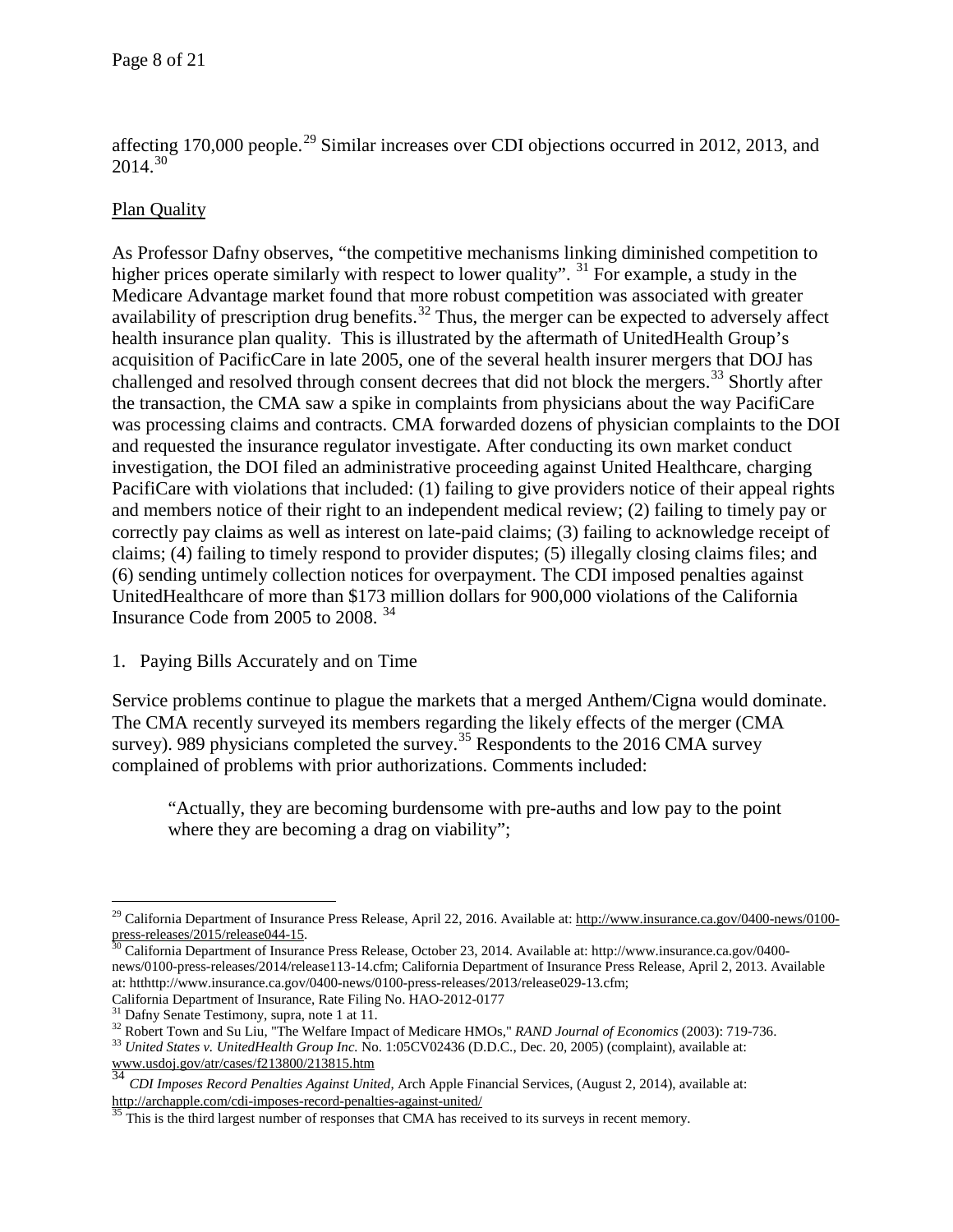"We wrestle with getting authorization for surgeries from these insurers. This leads to delay [in] care which can affect patient outcomes";

"Multiple hoops to jump through to provide appropriate care";

"Delays [in] authorizations for emergency care";

"Anthem is appallingly bad at approving almost anything";

"Delayed payments on uncontested bills is the most prevalent pervasive insurance tactic";

"Unable to speak to people that speak English well enough to give the information I need to treat patients";

"Very poor response time from insurers when phone calls are made by office. Wait time typically extends past 30 minutes per call";

"Insane preapproval processes. Inability to speak to live person. Multiple denials of service."

### 2. Network Adequacy

Insurers are already creating very narrow and restricted networks that force patients to go out-ofnetwork to access care. A study by University of Pennsylvania researchers shows that 76 percent of health plans sold in California through Covered California have significantly limited networks. Specifically: 38% were considered "x-small," meaning they included 10% or less of providers in the rating area; 38% were considered "small," meaning they included 10% to 25% or less of providers in the rating area; 19% were considered "medium," meaning they included 25% to 40% of providers in the rating area; and 6% were considered "large," meaning they included 40% to 60% of providers in the rating area. No provider networks offered through the California exchange were considered by researchers to be "x-large," meaning they included 60% or more of providers in the rating area. In fact, some health plans have no in-network doctors in key-specialties.  $36$ 

Of respondents to the CMA survey who are contracted with Anthem, 32% said that they had difficulty finding available in- network physicians who accepted new patients for referrals. 26% of respondents who are contracted with Cigna reported similar experiences. Moreover, 53% of respondents who are contracted with Anthem encountered formulary limitations which prevented a patient's optimal treatment. 42% of respondents contracted with Cigna reported similar experiences. Comments included:

"Some providers are more than 40 miles away";

<span id="page-8-0"></span> <sup>36</sup> Stephen C. Dorner, et al., *Adequacy of Outpatient Specialty Care Access in Marketplace Plans Under the Affordable Care Act*, JAMA, October 27, 2015.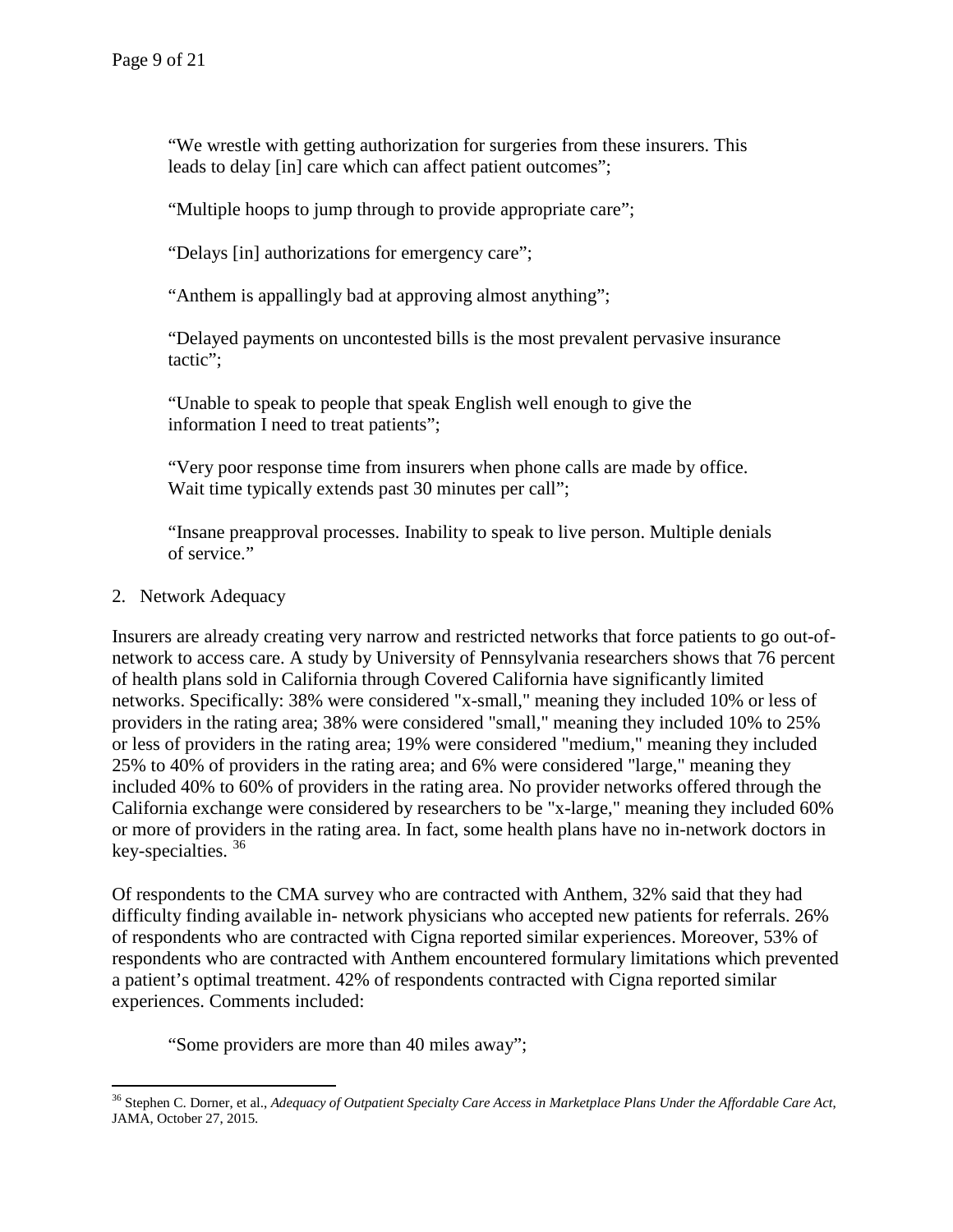"No available colleagues";

"Dead physicians listed as participating providers!" and

"No patients report being able to obtain timely appointments with primary care providers".

An Anthem/Cigna merger threatens to further reduce access to care. 82% of physician practice decision-makers believe that the Anthem /Cigna merger *would very or somewhat likely* lead to narrower physician networks which will in turn reduce patient access to care.

The CDI clearly takes the issue of network adequacy and transparency very seriously given its actions over the last several years on provider networks and directories and its role on the NAIC workgroup that revised the NAIC network adequacy model bill. However, the CDI no doubt appreciates that network adequacy requirements/standards are no panacea for the weaker provider networks likely to result from the Anthem/Cigna merger. Generally speaking, the standards focus on notions of whether "enough" providers and facilities are included in the network. They address "adequacy" as a floor and not as a prescription for optimal physician and provider availability.

Moreover, in California, as elsewhere, state regulations do not address whether in-network providers are high-quality.<sup>[37](#page-9-0)</sup> Consequently, health insurers can cherry pick physicians based on costs (not quality) in order to have the lowest cost patients. Therefore, rather than only relying on network adequacy requirements, regulators need to foster health insurer competition promising broader high quality networks responsive to patients' access needs.

In sum, while regulation of provider networks and network products is a critical component of ensuring patient access to care, market competition/consumer pressures to maintain or improve the quality of products, including provider networks, is essential. Without competition among health insurers to offer comprehensive networks and accurate and accessible provider directories, patients will be choosing among low-quality products without the ability to vote with their feet.

# THE MERGER WOULD CREATE, ENHANCE OR ENTRENCH MONOPSONY POWER IN CALIFORNIA MARKETS FOR THE PURCHASE OF PHYSICIAN SERVICES

Just as the merger would enhance market power on the selling side of the market, it would also enhance monopsony (i.e. buyer power) in the purchase of physician services. As Professor Dafny explained in her recent Senate testimony on this merger: "Monopsony is the mirror image of monopoly; lower input prices are achieved by reducing the quantity or quality of services below the level that is socially optimal."[38](#page-9-1) She further explained that the "textbook monopsony

<span id="page-9-1"></span><span id="page-9-0"></span> $37$  Id.<br> $38$  Dafny Senate Testimony, supra note 1, at 10.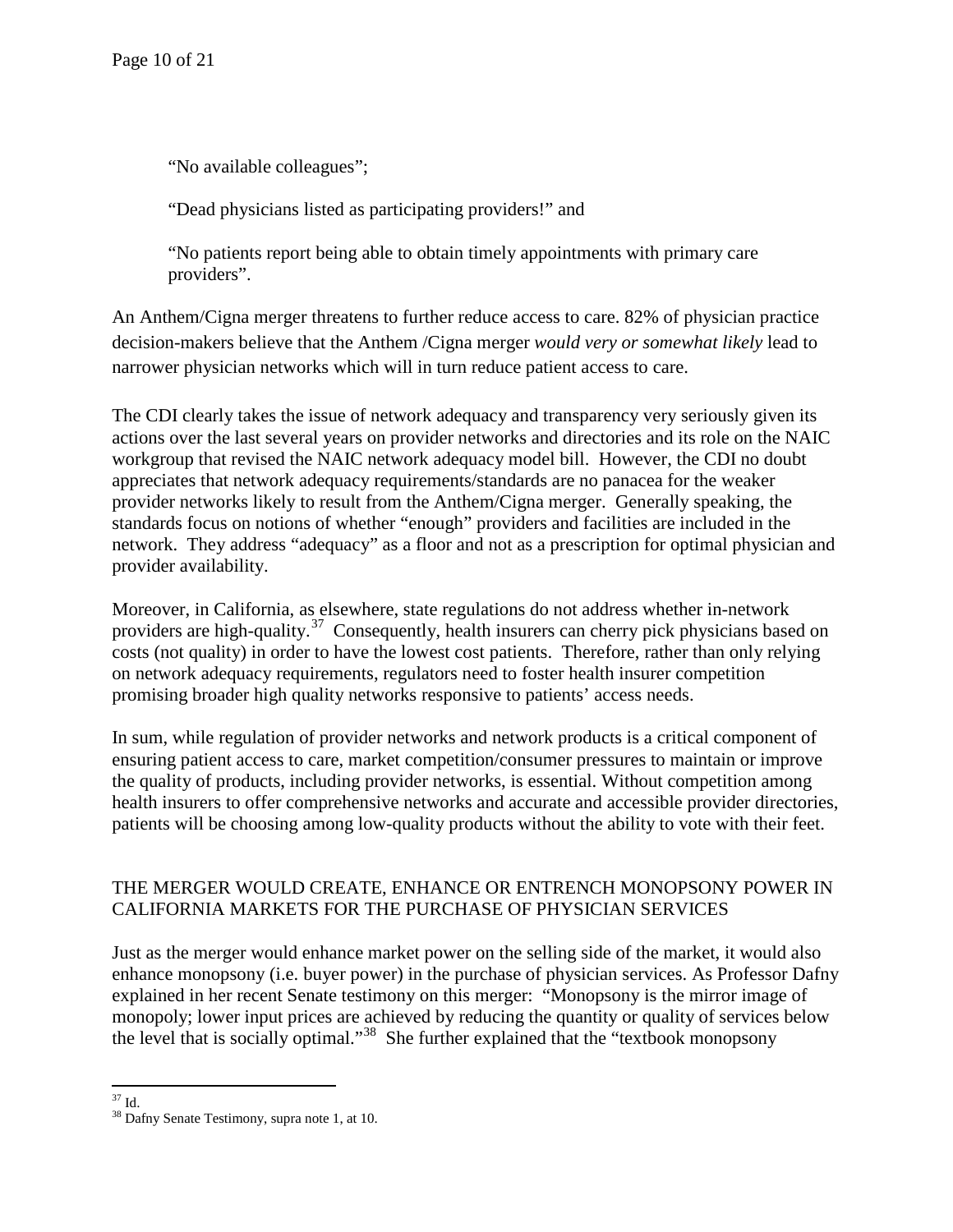scenario…pertains when there is a large buyer and fragmented suppliers."<sup>39</sup> This characterizes the market in which dominant health insurers purchase the services of physicians who typically work in small practices with 10 or fewer physicians.<sup>40</sup> The result is a reduction in compensation leading to diminished physician service and quality of care that harms consumers.  $41$ 

Indeed, even in markets where the merged health insurers might lack monopoly power to raise premiums for patients, the merged insurers would likely still have the power to force down physician compensation to anticompetitive levels. This is because physicians could not readily replace lost business by refusing the insurer's contract and dealing with other payers without suffering irretrievable lost income.<sup>[42](#page-10-3)</sup> It is difficult to convince consumers (which in many cases are employers) to switch to different health insurers.<sup>43</sup> Also, switching health insurers is a very difficult decision for physicians because it impacts their patients and disrupts their practice. The patient-physician relationship is a very important aspect to the delivery of high-quality healthcare. And it is a very serious decision both personally and professionally for physicians to disrupt this relationship by dropping a health insurer. Thus, in the *UnitedHealth Group Inc./PacifiCare* merger, the DOJ required a divestiture based on monopsony concerns in Boulder, Colorado, even though the merged entity would not necessarily have had market power in the sale of health insurance. The reason was straightforward: the reduction in compensation would lead to diminished service and quality of care, which harms consumers even though, given the lack of market power on the sell side, the direct premiums paid by subscribers do not increase.<sup>[44](#page-10-5)</sup>

Moreover, the reduction in the number of health insurers would create health insurer oligopsonies that, through coordinated interaction, can exercise buyer power. Indeed the setting of payment rates paid to physicians is highly susceptible to the exercise of monopsony power through coordinated interaction by health insurance companies. The payment rates offered to large numbers of physicians by single health insurers are fairly uniform, and health insurance companies have a strong incentive to follow a price leader when it comes to payment rates.

<span id="page-10-1"></span><span id="page-10-0"></span><sup>&</sup>lt;sup>39</sup> Id.<br><sup>40</sup> Carol K. Kane, PhD., American Medical Association Policy Research Perspectives: Updated Data on Physician Practice Arrangements: Inching Toward Hospital Ownership, July 2015.

<span id="page-10-2"></span><sup>41</sup> *See* Gregory J. Werden, *Monopsony and the Sherman Act: Consumer Welfare in a New Light*, 74 ANTITRUST L.J*.* 707 (2007) (explaining reasons to challenge monopsony power even where there is no immediate impact on consumers); Marius Schwartz, *Buyer Power Concerns and the Aetna-Prudential Merger,* Address before the 5th Annual Health Care Antitrust Forum at Northwestern University School of Law 4-6 (October 20, 1999) (noting that anticompetitive effects can occur even if the conduct does not adversely affect the ultimate consumers who purchase the end-product), available at:

<span id="page-10-3"></span>[http://www.usdoj.gov/atr/public/spceches/3924.wpd.](http://www.usdoj.gov/atr/public/spceches/3924.wpd)  $\frac{42}{42}$  See Capps, Cory S., Buyer Power in Health Plan Mergers (June 2010). Journal of Competition Law and Economics, Vol. 6, Issue 2, pp. 375-391.

<span id="page-10-4"></span><sup>&</sup>lt;sup>43</sup> See e.g. *U.S. v. UnitedHealth Group and Pacificare Health Systems.*, Complaint, No. 1:05CV02436, ¶ 37 (December 20, 2005), available at http://www.justice.gov/file/514011/download. (As alleged in the United/PacifiCare complaint, physicians encouraging patients to change plans "is particularly difficult for patients employed by companies that sponsor only one plan because the patient would need to persuade the employer to sponsor an additional plan with the desired physician in the plan's network" or the patient would have to use the physician on an out-of-network basis at a higher cost)..<br><sup>44</sup> See Gregory J. Werden, *Monopsony and the Sherman Act: Consumer Welfare in a New Light*, 74 ANTITRUST L.J. 707 (20

<span id="page-10-5"></span><sup>(</sup>explaining reasons to challenge monopsony power even where there is no immediate impact on consumers); Marius Schwartz, *Buyer Power Concerns and the Aetna-Prudential Merger,* Address before the 5th Annual Health Care Antitrust Forum at Northwestern University School of Law 4-6 (October 20, 1999) (noting that anticompetitive effects can occur even if the conduct does not adversely affect the ultimate consumers who purchase the end-product), available at: [http://www.usdoj.gov/atr/public/spceches/3924.wpd.](http://www.usdoj.gov/atr/public/spceches/3924.wpd)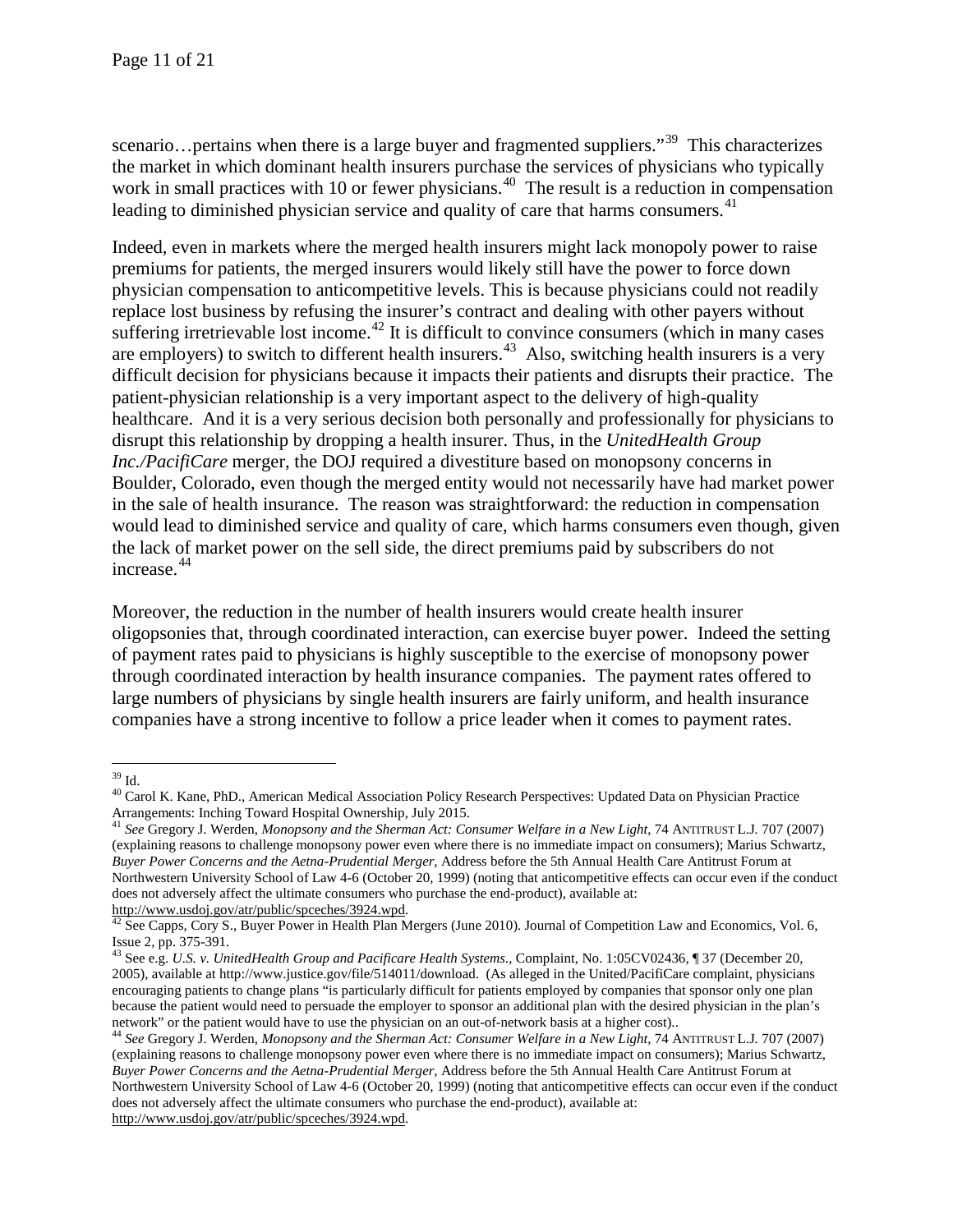Some have argued that physicians who are unhappy with the fees they receive from a powerful insurer could turn away from that insurer and instead treat more Medicare and Medicaid patients. However, physicians cannot increase their revenue from Medicare and Medicaid in response to a decrease in commercial health insurer payment. Enrollment in these programs is limited to special populations, and these populations only have a fixed number of patients. Physicians switching to Medicare and Medicaid plans would have to incur substantial marketing costs to pull existing Medicare and Medicaid patients from their existing physicians. Moreover, public programs' reimbursements to providers—especially Medicaid—underpay physicians. Thus, even if a physician dropping a commercial health insurer could attract more Medicare and Medicaid patients, this strategy would be a losing proposition if one is to compete in the market, especially at a time when value-based payment models require practice investments.

## *The Health Insurer Monopsony Power Acquired Through the Merger Would Likely Degrade the Quality and Reduce the Quantity of Physician Services*

The DOJ has successfully challenged two health insurer mergers (half of all cases brought against health insurer mergers) based in part on DOJ claims that the mergers would have anticompetitive effects in the purchase of physician services. These challenges occurred in the merger of Aetna and Prudential in Texas in 1999,<sup>[45](#page-11-0)</sup> and the merger of UnitedHealth Group Inc. and Pacific Care in Tucson, Arizona and in Boulder, Colorado in 2005.<sup>[46](#page-11-1)</sup>

In a third merger matter occurring in 2010—Blue Cross Blue Shield of Michigan and Physicians Health Plan of Mid-Michigan—the health insurers abandoned their merger plans when the DOJ complained that the merger "…would have given Blue Cross Blue Shield of Michigan the ability to control physician payment rates in a manner that could harm the quality of healthcare delivered to consumers."<sup>[47](#page-11-2)</sup>

DOJ's monopsony challenges properly reflect the agency's conclusions that it is a mistake to assume that a health insurer's negotiating leverage acquired through merger is a good thing for consumers. On the contrary, consumers can expect higher insurance premiums."[48](#page-11-3) Health insurer monopsonists typically are also monopolists.<sup>49</sup> Facing little if any competition, they lack the incentive to pass along cost savings to consumers. $50$ 

Consumers do best when there is a competitive market for purchasing physician services. This was the well-documented conclusion reached in the 2008 hearings before the Pennsylvania Insurance Department on the competition ramifications of the proposed merger between

<span id="page-11-0"></span><sup>&</sup>lt;sup>45</sup> *U.S. v. Aetna Inc.*, supra note 12, at  $\P\P$  17-18; *see also U.S. v. Aetna, Inc.*, No. 3-99 CV 1398-H, at 5-6 (Aug. 3, 1999) (revised competitive impact statement), available at *http://www.usdoj.gov/atr/case/s/f2600* 

<span id="page-11-1"></span><sup>&</sup>lt;sup>46</sup> United States v. UnitedHealth Group Inc. No. 1:05CV02436 (D.D.C., Dec. 20, 2005) (complaint), available at: [www.usdoj.gov/atr/cases/f213800/213815.htm.](http://www.usdoj.gov/atr/cases/f213800/213815.htm) <sup>47</sup> Blue Cross Blue Shield of Michigan and Physicians Health Plan of Mid-Michigan Abandon Merger Plans | OPA | Department

<span id="page-11-2"></span>of Justice, available at:<br>http://www.justice.gov/opa/pr/blue-cross-blue-shield-michigan-and-physicians-health-plan-mid-michigan-abandon-merger-plans.

<span id="page-11-3"></span> $\frac{48}{49}$  Dafny, supra note 1, at 9.<br><sup>49</sup> Peter J. Hammer and William M. Sage, *Monopsony as an Agency and Regulatory Problem in Health Care*, 71 ANTITRUST. L.J.

<span id="page-11-4"></span><sup>949 (2004).</sup>

<span id="page-11-5"></span> $50$  See Dafny at n.1 ("If past is prologue, insurance consolidation will tend to lead to lower payments to healthcare providers, but those lower payments will not be passed on to consumers. On the contrary, consumers can expect higher insurance premiums.")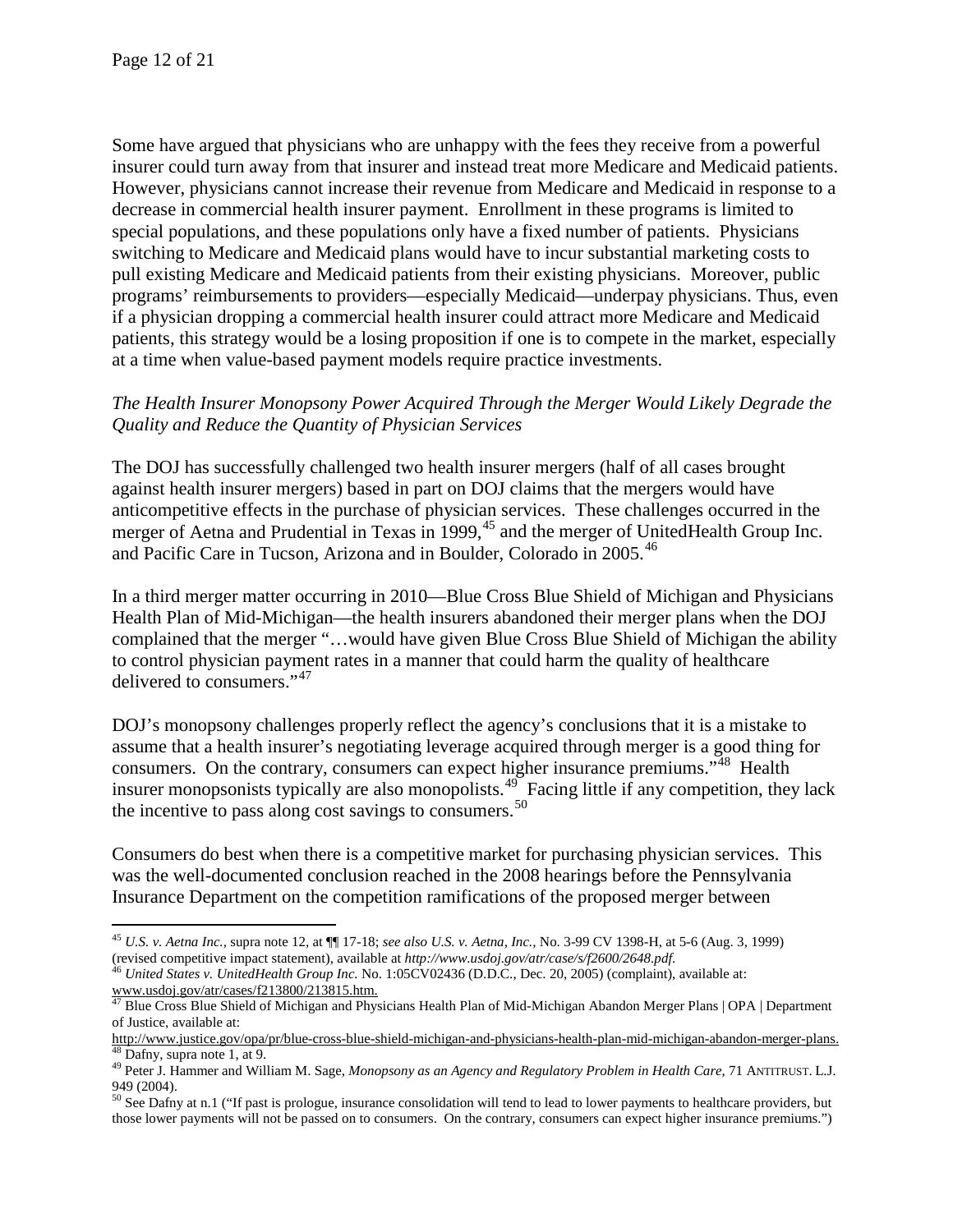Highmark, Inc. and Independence Blue Cross. Based on an extensive record of nearly 50,000 pages of expert and other commentary,<sup>[51](#page-12-0)</sup> the Pennsylvania Insurance Department was prepared to find the proposed merger to be anticompetitive in large part because it would have granted the merged health insurer undue leverage over physicians and other health care providers. This leverage would be "to the detriment of the insurance buying public" and would result in "weaker provider networks for consumers who depend on these networks for access to quality healthcare." <sup>[52](#page-12-1)</sup> The Pennsylvania Insurance Department further concluded:

Our nationally renowned economic expert, LECG, rejected the idea that using market leverage to reduce provider reimbursements below competitive levels will translate into lower premiums, calling this an "economic fallacy" and noting that the clear weight of economic opinion is that consumers do best when there is a competitive market for purchasing provider services. LECG also found this theory to be borne out by the experience in central Pennsylvania, where competition between Highmark and Capital Blue Cross has been good for providers and good for consumers.<sup>[53](#page-12-2)</sup>

# Results of CMA's Survey

The CMA survey explored the monopsony issue, guided by the following principle: that a loss of competition on the buy side can occur within the localized geographic markets for the purchase of physician services when the merging health insurers hold contracts with a significant number of physicians who are financially dependent on contracting with the merging health plans.*[54](#page-12-3)* This is precisely the case in a merger of Anthem with Cigna. Seventy-one percent of physician respondents to the CMA survey felt they *had* to contract with Anthem in order to have a financially viable practice; and 47% felt that way with respect to Cigna. Sixty six percent and 45% of practice decision-makers who are contracted with Anthem and Cigna respectively, reported that contracts were "take it or leave it" offers.

While these percentages are indicative of monopsony power, the merger promises to make matters much worse. Eighty three percent of responding physicians said that the merger of Anthem and Cigna would make the process of contract negotiations less favorable for physicians.

Health insurer contracting practices also allow insurers to leverage their buyer power in commercial PPO plans, for example, to force physicians to participate in plans that they either do not want to serve or would prefer to serve on different terms. Forty-five percent of survey respondents report that Anthem negotiates one contract that covers all of the insurance plans they offer, rather than negotiate different physician contract terms for the different types of insurance

<span id="page-12-0"></span> <sup>51</sup> See *http://www.ins.state.pa.us/ins/lib/ins/whats\_new/Excerpts\_from\_PA\_Insurance\_Dept\_Expert\_Reports.pdf* for background information, including excerpts from the experts.<br><sup>52</sup> See Statement of Pennsylvania Insurance Commissioner Joel Ario on Highmark and IBC Consolidation (January 22, 2009).

<span id="page-12-1"></span>

<span id="page-12-3"></span><span id="page-12-2"></span><sup>&</sup>lt;sup>53</sup> Id.<br><sup>54</sup> Christine White, Sarahlisa Brau, and David Marx, Antitrust and Healthcare: A Comprehensive Guide, at 163 (2013); see also Capps, Cory S., Buyer Power in Health Plan Mergers (June 2010). Journal of Competition Law and Economics, Vol. 6, Issue 2, pp. 375-391; and U.S. Dep't of Justice and Fed. Trade Comm'n, Horizontal Merger Guidelines, supra 1, at page 33; Federal Trade Commission and U.S. Department of Justice, Improving Health Care: A Dose of Competition (July,2004), at 15.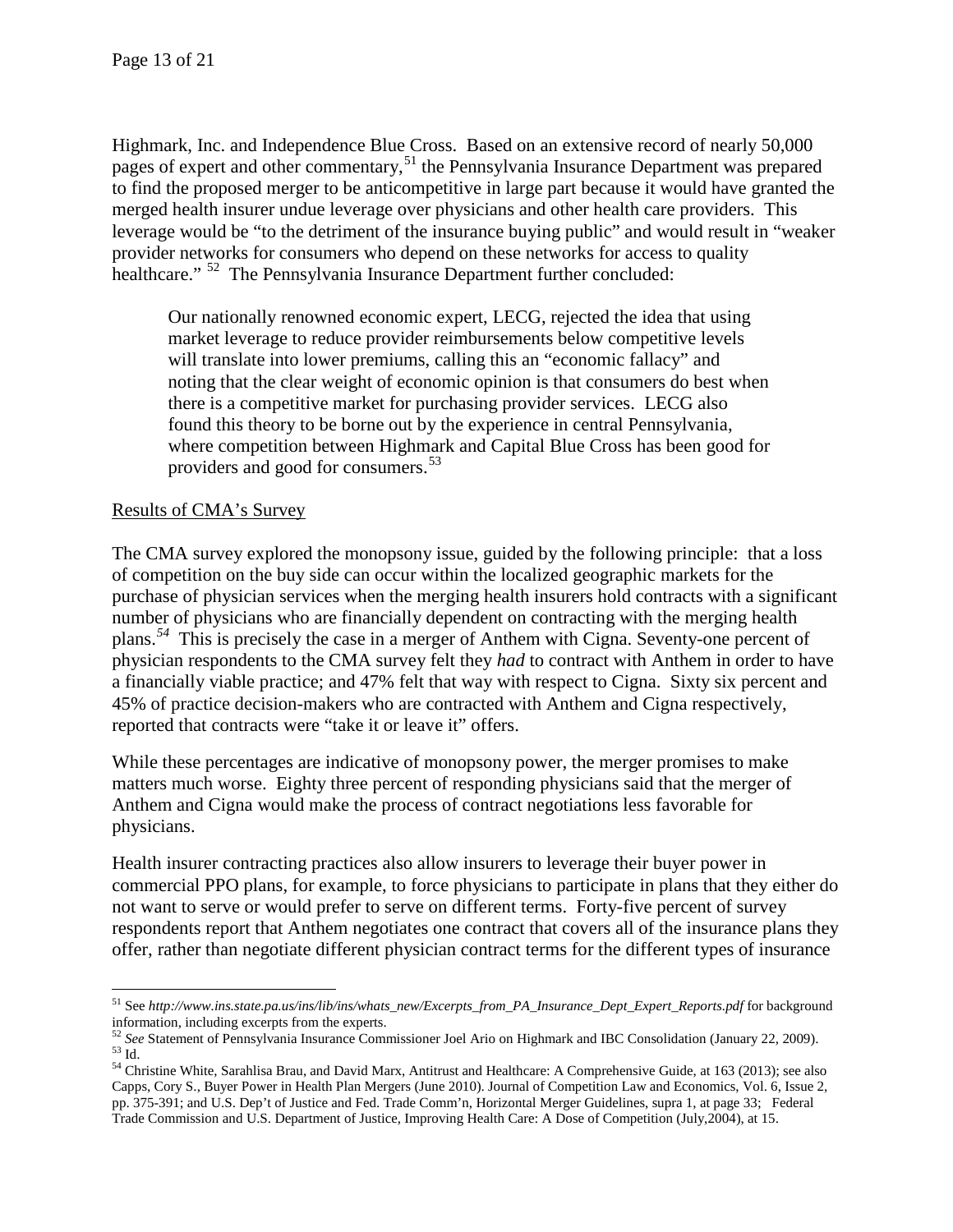plans offered (e.g. Medicare Advantage, commercial group health insurance, HMO-type products, PPO and indemnity products etc.). When asked if they had seen an " an all products clause" - a clause in the health plan physician contract that requires, as a condition of participating in any of the health plan products, that the physician participate in all of the health plan products - 57% reported that they had. Such bundling would not offer any promise of efficiencies and should be viewed with disfavor by anyone interested in fostering competitive markets.

Physicians responding to the CMA survey also identified by very large percentages a number of anticompetitive effects likely to occur in the event of an Anthem/Cigna merger:

- An astonishing 89% of physician decision-makers said that there would be a reduction in the quality and quantity of the services that physicians are able to offer their patients;
- 82% reported that they will be *very or somewhat likely* pressured *not* to engage in aggressive patient advocacy as a result of the merger.

The extent of the merged entity's monopsony power and how it may ultimately injure consumers is also revealed in physician responses to the question of whether there would be any consequences in not continuing to contract with the merged firm:

- 31% would cut investments in practice infrastructure;
- 40% would cut or reduce staff salaries:
- 43% would have to spend less time with patients;
- 27% would cut quality initiatives or patient services.

These reductions in service levels and quality of care would cause immediate harm to consumers. In the long run, it is imperative to consider whether monopsony power enhanced in the merger would harm consumers by driving physicians from the market. Health insurer payments that are below competitive levels may reduce patient care and access by motivating physicians to retire early or seek opportunities outside of medicine that are more rewarding, financially or otherwise. According to a 2015 study released by the Association of American Medical Colleges, the U.S. will face a shortage of between 46,000-90,000 physicians by 2025. The study, which is the first comprehensive national analysis that takes into account both demographics and recent changes to care delivery and payment methods, projects shortages in both primary and specialty care.<sup>55</sup> Recent projections by the Health Resources and Services

<span id="page-13-0"></span> <sup>55</sup> *See* IHS Inc., The Complexities of Physician Supply and Demand: Projections from 2013 to 2025. Prepared for the Association of American Medical Colleges. Washington, DC: Association of American Medical Colleges; 2015.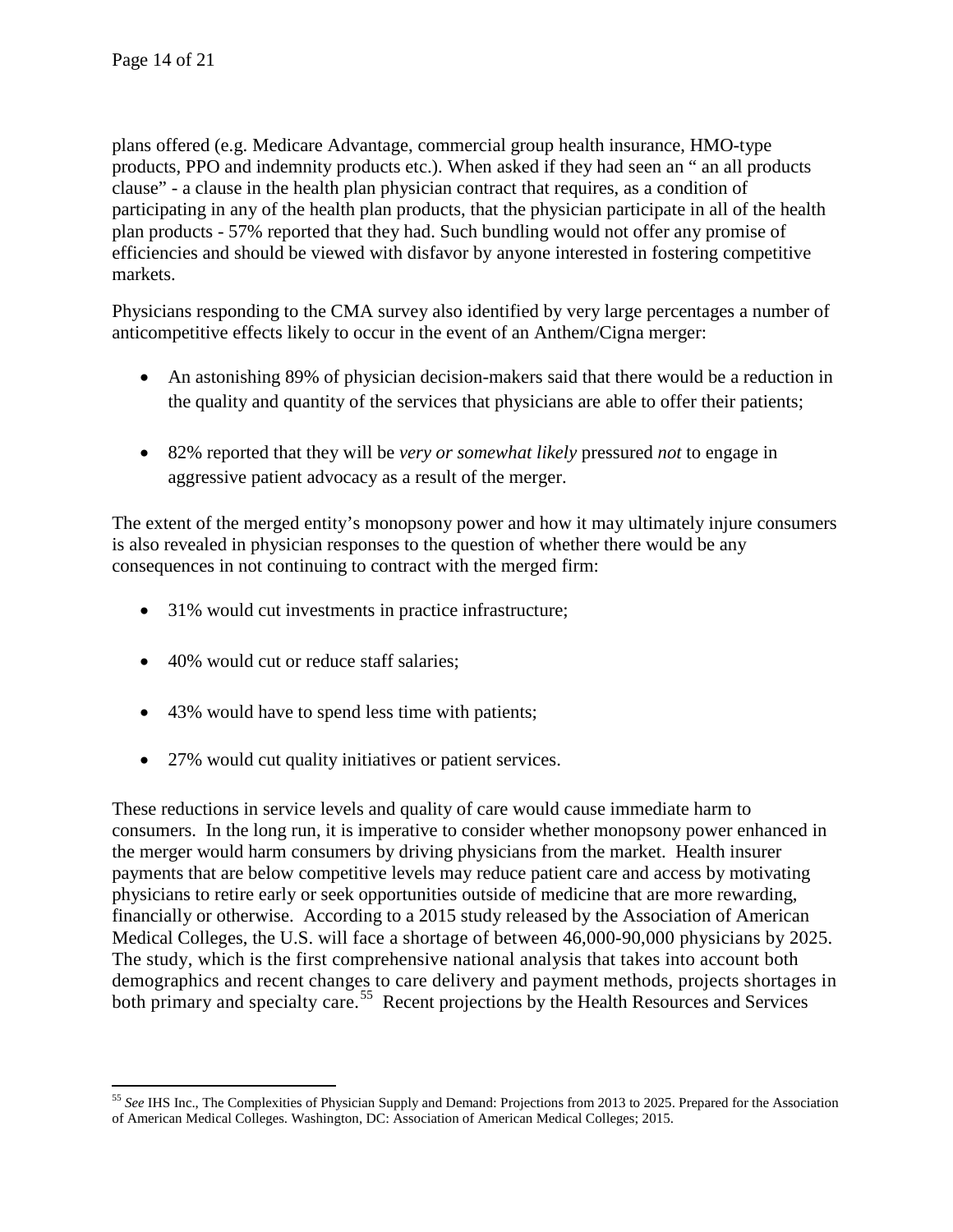Administration similarly suggest a significant shortage of primary care physicians in the United States.<sup>[56](#page-14-0)</sup>

According to the CMA survey, if Anthem/Cigna were to merge and the physicians did not continue to have a contract with the merged health plan, significant numbers of physicians would be driven from the market:

13% would retire from active practice;

15% would need to close their practice;

8% would move their practice to a more competitive reimbursement market.

## *The Department Should Reject the Application to Merge to Protect Consumers*

Given that the proposed merger would result in countless highly concentrated commercial markets where the merged entity would either possess substantial market share or could exercise buyer power through coordinated interaction, it is critical for CDI to reject the proposed merger so that consumers and physicians have adequate competitive alternatives. Unless the application is rejected, the merged entity would likely be able to raise premiums, reduce plan quality, and lower payment rates for physicians to a degree that would reduce the quality or quantity of services that physicians offer to patients.

### MERGER EFFICIENCY CLAIMS ARE UNSUPPORTED AND SPECULATIVE

The NAIC Competitive Standard provides that a merger may be approved if "the acquisition will yield substantial economies of scale or economies in resource utilization that cannot be feasibly achieved in any other way, and the public benefits which would arise from such economies exceed the public benefits which would arise from not lessening competition; or the acquisition will substantially increase the availability of insurance, and the public benefits of the increase exceed the public benefits which would arise from not lessening competition."<sup>57</sup> This is a daunting test and reflects skepticism about efficiency defenses in merger cases also found in federal antitrust law.[58](#page-14-2) ("The Supreme Court has never expressly approved an efficiencies defense to a [merger violation ] claim….We remain skeptical about the efficiencies defense in general and about its scope in particular.")<sup>[59](#page-14-3)</sup> Under the Horizontal Merger Guidelines, Anthem's claimed efficiencies are not to be credited unless they are "merger specific"—likely to be accomplished with the proposed merger and unlikely to be achieved in the absence of the merger. Also, claimed efficiencies must be "verifiable" and "cognizable," meaning parties asserting the existence of efficiencies bear the burden of substantiating them with evidence relating to their likelihood and magnitude and how each efficiency would enhance the merged firm's ability and incentive to compete. Finally, benefits must be passed through to customers:

<span id="page-14-0"></span> <sup>56</sup> *See* Health Resources and Services Administration, Projecting the Supply and Demand for Primary Care Physicians through 2020 in Brief (November 2013).<br> $57$  NAIC Model Act, Section 3.D (2)(d)

<span id="page-14-3"></span><span id="page-14-2"></span><span id="page-14-1"></span><sup>&</sup>lt;sup>58</sup> See *St. Alphonsus Medical Center and Federal Trade Commission v. St. Luke's*, 778 F.3d 775 (9<sup>th</sup> Cir, 2015).  $59$  Id.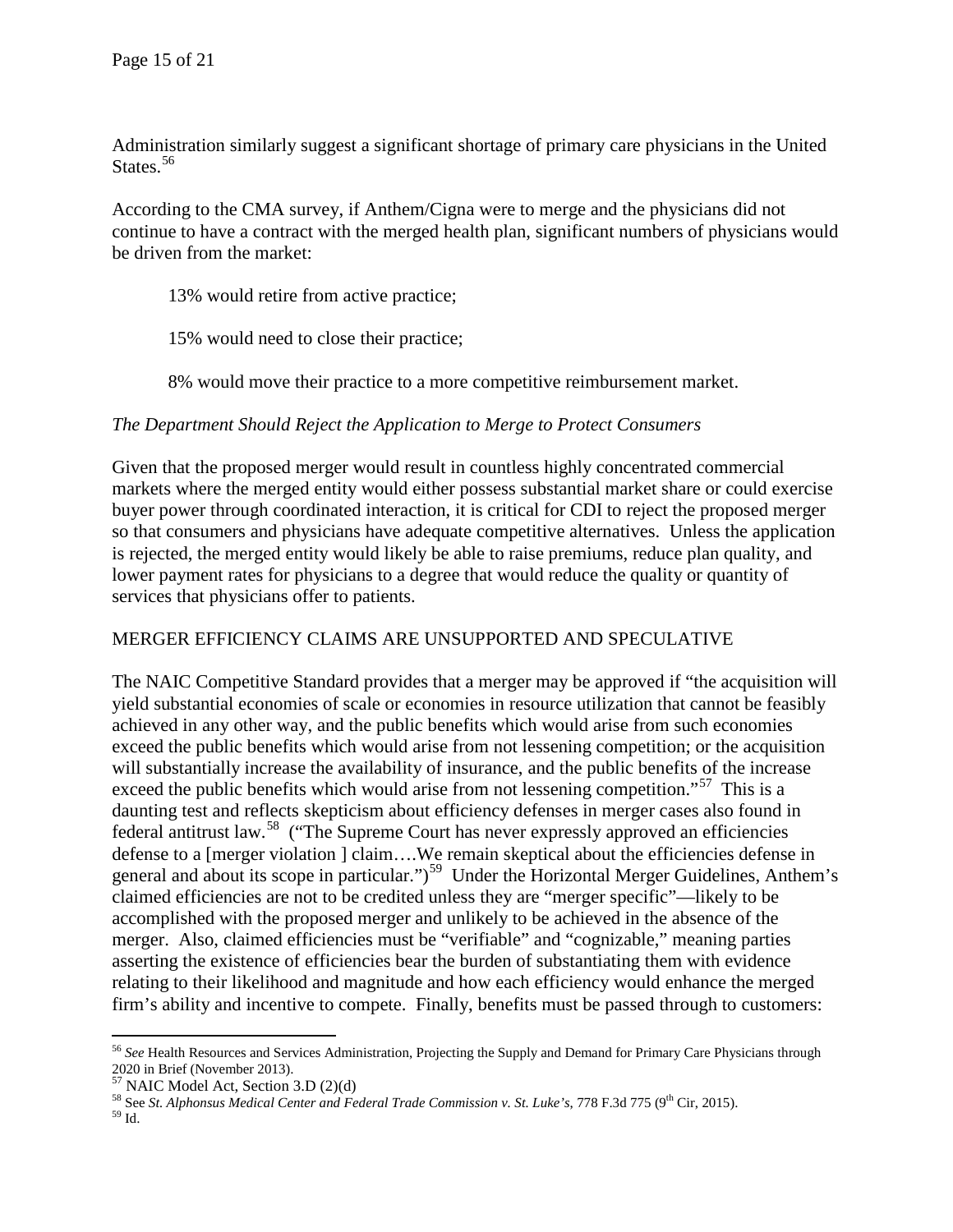The greater the potential adverse competitive effect of a merger, the greater must be the cognizable efficiencies, and the more they must be passed through to customers….When the potential adverse competitive effect of a merger likely to be particularly substantial, extraordinarily great cognizable efficiencies would be necessary to prevent the merger from being anticompetitive.<sup>[60](#page-15-0)</sup>

Anthem has met neither the NAIC Competitive Standard nor the Horizontal Merger Guidelines test for proving redeeming efficiencies. Anthem did not even identify, much less carry its burden of establishing, substantial economies of scale or economies in resource utilization. Anthem merely claims that the merger would allow the "combined companies" to "operate more efficiently to reduce operational costs…helping to create more affordable healthcare for consumers".<sup>[61](#page-15-1)</sup> How these efficiencies would emerge from the merger is not explained. As Health Access California, a statewide healthcare consumer advocacy coalition has noted: "Anthem and Cigna, the second and fifth largest insurers by revenue, are already humongous, scaled entities and it is unclear how they will get any more scale economies from getting even bigger".<sup>62</sup> Perhaps explaining the lack of evidence is Professor Leemore Dafny's Senate hearing on this merger: "There is no evidence that larger insurers are more likely to implement innovative payment and care management programs…[and] there is a countervailing force offsetting this heightened incentive to invest in…reform: more dominant insurers in a given insurance market are less concerned with the possibility of ceding market share.<sup>563</sup> In fact, "concerted delivery system reform efforts have tended to emerge from other sources, such as provider systems…and non-national payers," according to Professor Dafny, not commercial health insurers.<sup>[64](#page-15-4)</sup>

And as Professor Dafny also noted in her Senate testimony, there is still the question of whether benefits will be passed through to consumers in light of that diminished competition."<sup>65</sup> Indeed Anthem's claim of more affordable care is undermined by the studies of consummated health insurance mergers discussed above, which show that the mergers actually resulted in harm to consumers in the form of higher, not lower, insurance premiums.

# DIVESTITURES WOULD BE UNWORKABLE AND INADEQUATE TO PROTECT **CONSUMERS**

Any remedy short of rejecting the merger application would not adequately protect consumers. Recent research has shown that divestitures often fail to restore competition in the marketplace.<sup>[66](#page-15-6)</sup> Good examples of the inadequacy of the divestiture remedy in health insurance merger cases are

<span id="page-15-1"></span><span id="page-15-0"></span> $60$  Horizontal Merger Guidelines, Section 10<br> $61$  Prepared Statement of Joseph Swedish, President and CEO of Anthem before the United States Senate Committee on the Judiciary Subcommittee on Antitrust, Competition Policy, and Consumer Rights (September 22, 2015). Available at:<br>http://betterhealthcaretogether.com/content/uploads/2015/09/Swedish-Testimony-for-Senate-Judiciary-FINAL.pdf

<span id="page-15-5"></span><span id="page-15-4"></span>

<span id="page-15-6"></span>

<span id="page-15-3"></span><span id="page-15-2"></span><sup>&</sup>lt;sup>62</sup> Health Access California Letter to Dir., Department of Managed Health Care (March 9, 2016).<br>
<sup>63</sup> Dafny Senate Testimony, supra note 1, at 16.<br>
<sup>64</sup> Id.<br>
<sup>65</sup> Id. at 16.<br>
<sup>66</sup> John Kwoka, MERGERS, MERGER CONTROL, AND MIT PRESS (2015).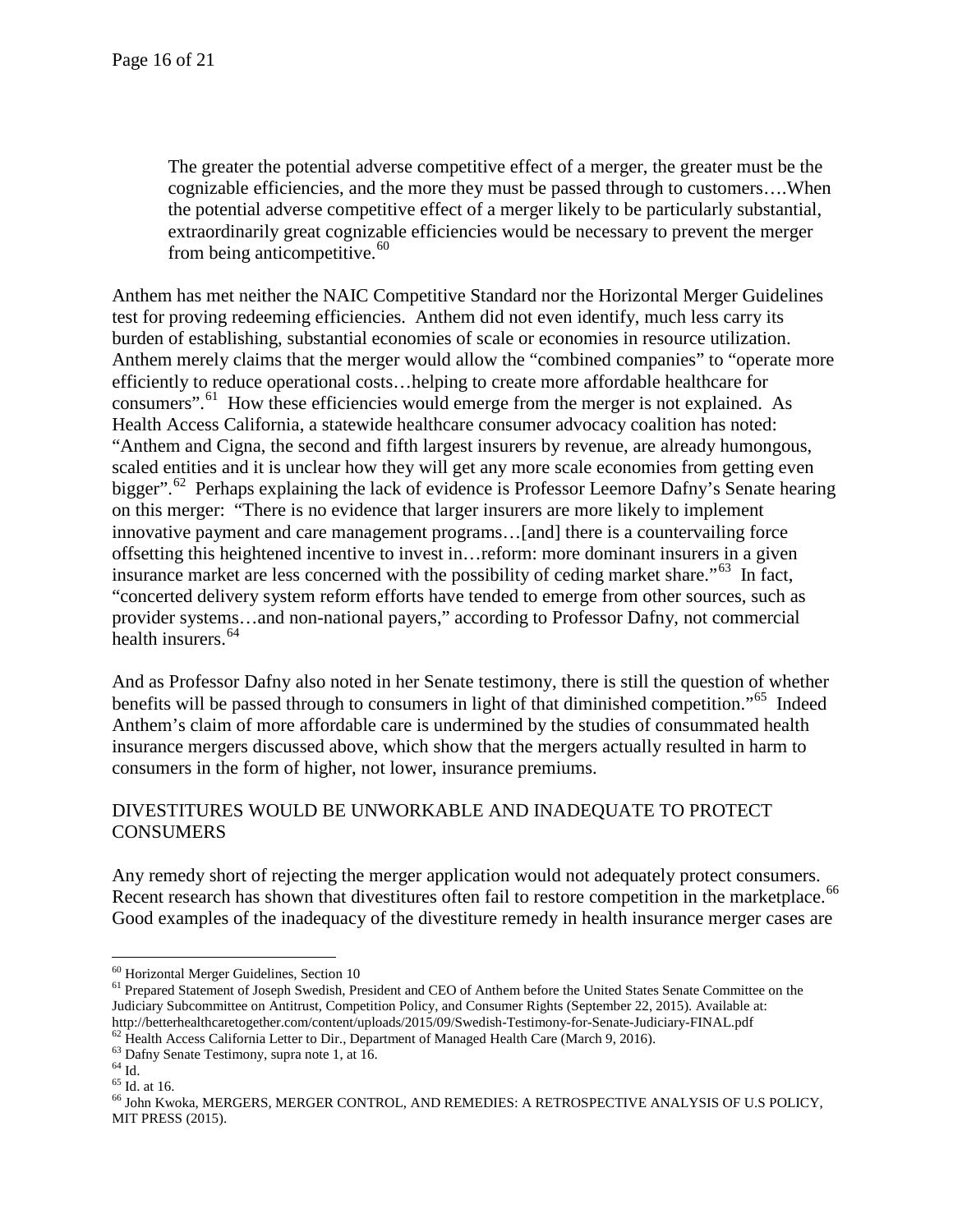illustrated by the retrospective studies of the United Health-Sierra and the Aetna-Prudential mergers showing that the consolidations resulted in significant premium increases notwithstanding both cases were resolved by consent decrees requiring divestitures.<sup>[67](#page-16-0)</sup> Also, a divestiture would not protect against the loss of potential competition that occurs when one of the largest health insurers is eliminated. Moreover, divesture would likely be too disruptive to existing patient-physician relationships - a conclusion recently reached by the Florida Office of Insurance Regulation in rejecting Aetna/Humana divestitures in favor of conduct remedies.<sup>[68](#page-16-1)</sup>

As a practical matter, the large number of markets adversely affected by the proposed merger, along with the barriers to entry to health insurance, makes unlikely that the CDI could find proposed buyers of assets that could supply health insurance at a cost and quality comparable to that of the merger parties in the large number of affected markets. Moreover, any qualified purchaser able to contract with a cost competitive network of hospitals and physicians, if found, would likely already be a market participant, and a divestiture to such an existing market participant would not likely return the market to even pre-merger levels of competition.

## **CONCLUSION**

Accordingly, AMA and CMA respectfully urge the CDI to reject Anthem's application to acquire Cigna. Rejection is needed to protect consumers from premium increases, lower plan quality and a reduction in the quantity and quality of physician services.

<span id="page-16-0"></span> <sup>67</sup> *See U.S. v. United Health Group and Sierra Health Services Inc*., Civil No1:08 –cu-00322 (DDC2008); *U.S. v. Aetna, Inc.,*  No. 3-99 CV 1398-H, at 5-6 (Aug. 3, 1999)

<span id="page-16-1"></span><sup>(</sup>revised competitive impact statement), available at http://www.usdoj.gov/atr/case/s/f2600/2648.pdf.<br><sup>68</sup> The Office of Insurance Regulation Consent Order in the matter of the Indirect Acquisition of Human Health Insurance Company of Florida, et al. by Aetna Inc. (February 15, 2016) at 8. (Consent Order)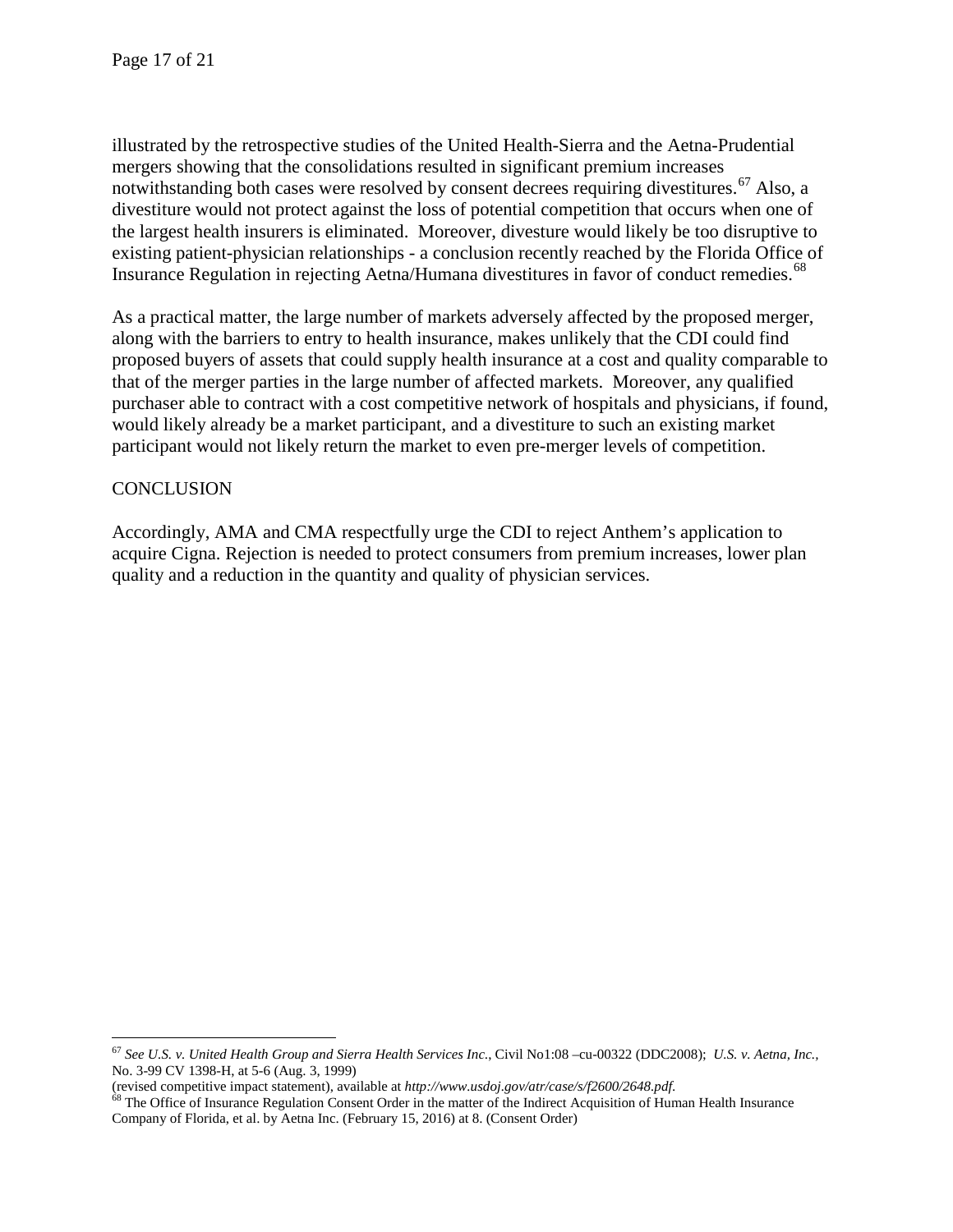# **Tables to the Statement of the American Medical Association and the California Medical Association to the California Department of Insurance (March 29, 2016)**

**Table 1.** Four-Firm Concentration Ratio and Cigna's/Largest Insurers' Market shares in California, 2013

| <b>Mconame</b>                | <b>Totalsh</b> | <b>Conratio</b> |
|-------------------------------|----------------|-----------------|
| <b>Kaiser Permanente</b>      | 30             | 80.8            |
| <b>WellPoint (Now Anthem)</b> | 29             | 80.8            |
| <b>BlueShield California</b>  | 12             | 80.8            |
| UnitedHealth Group            |                | 80.8            |
| Ligna                         |                |                 |

**Table 2.** California MSAs where an Anthem-Cigna Merger Will Be Presumed Likely to Enhance Market Power

| <b>Msaname</b>                      | <b>Tothhi</b> | Posthhi | hhich |
|-------------------------------------|---------------|---------|-------|
| Santa Cruz-Watsonville, CA          | 2934          | 3530    | 596   |
| Santa Ana-Anaheim-Irvine, CA        | 1986          | 2514    | 528   |
| Santa Barbara-Santa Maria, CA       | 3371          | 3849    | 478   |
| Salinas, CA                         | 4446          | 4888    | 442   |
| Oxnard-Thousand Oaks-Ventura, CA    | 2471          | 2838    | 367   |
| Los Angeles-Long Beach-Glendale, CA | 2256          | 2575    | 319   |
| Bakersfield, Ca                     | 2664          | 2969    | 305   |
| El Centro, CA                       | 3125          | 3416    | 291   |
| Modesto, CA                         | 2453          | 2668    | 215   |

<span id="page-17-0"></span> $1$  At the state level Cigna was the sixth largest in 2013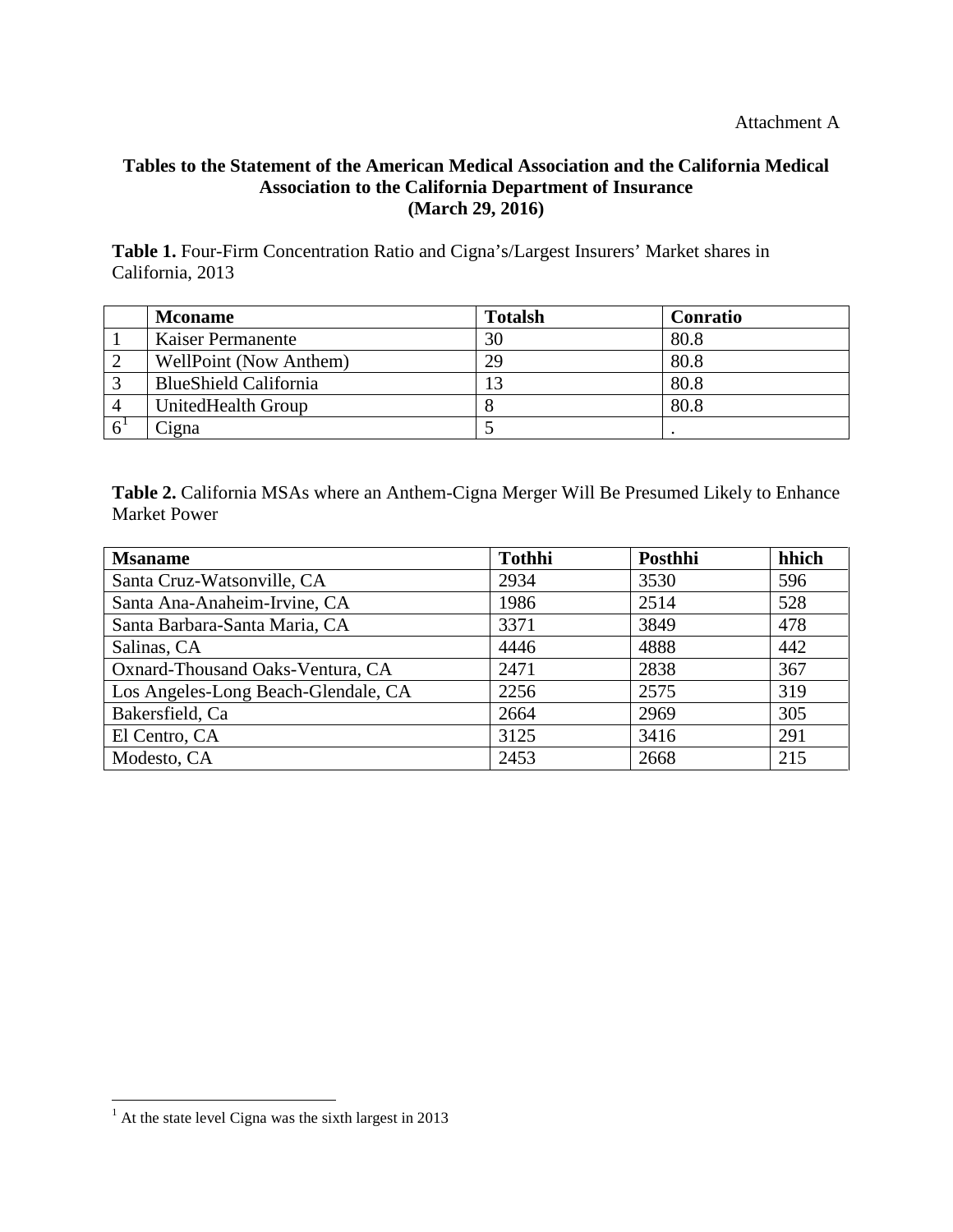**Table 3.** Four-Firm Concentration Ratios and WellPoint's (Anthem) Cigna's Market Shares in California MSAs where an Anthem-Cigna Merger Will Be Presumed Likely to Enhance Market Power, 2013

| <b>Msaname</b>                      |                | <b>Mconame</b> | <b>Totalsh</b> | Conratio  |
|-------------------------------------|----------------|----------------|----------------|-----------|
| Santa Cruz-Watsonville, CA          |                |                |                |           |
|                                     | $\mathbf{1}$   | WellPoint      | 48             | 83.9      |
|                                     | 5              | Cigna          | 6              | $\bullet$ |
| Santa Ana-Anaheim-Irvine, CA        |                |                |                |           |
|                                     | $\mathbf{1}$   | WellPoint      | 33             | 76.4      |
|                                     | 6              | Cigna          | 8              | $\bullet$ |
| Santa Barbara-Santa Maria, CA       |                |                |                |           |
|                                     | $\mathbf{1}$   | WellPoint      | 53             | 86.8      |
|                                     | 6              | Cigna          | $\overline{4}$ | $\bullet$ |
| Salinas, CA                         |                |                |                |           |
|                                     | $\mathbf{1}$   | WellPoint      | 63             | 92.8      |
|                                     | 5              | Cigna          | $\overline{4}$ | $\bullet$ |
| Oxnard-Thousand Oaks-Ventura, CA    |                |                |                |           |
|                                     | $\mathbf{1}$   | WellPoint      | 43             | 81.8      |
|                                     | 7              | Cigna          | $\overline{4}$ |           |
| Los Angeles-Long Beach-Glendale, CA |                |                |                |           |
|                                     | $\mathbf{1}$   | WellPoint      | 33             | 81.3      |
|                                     | 7              | Cigna          | 5              |           |
| Bakersfield, CA                     |                |                |                |           |
|                                     | $\mathbf{1}$   | WellPoint      | 42             | 87.8      |
|                                     | 5              | Cigna          | $\overline{4}$ |           |
| El Centro, CA                       |                |                |                |           |
|                                     | $\overline{2}$ | WellPoint      | 24             | 84.7      |
|                                     | 3              | Cigna          | 6              | 84.7      |
| Modesto, CA                         |                |                |                |           |
|                                     | $\overline{2}$ | WellPoint      | 29             | 88.7      |
|                                     | 5              | Cigna          | $\overline{4}$ | $\bullet$ |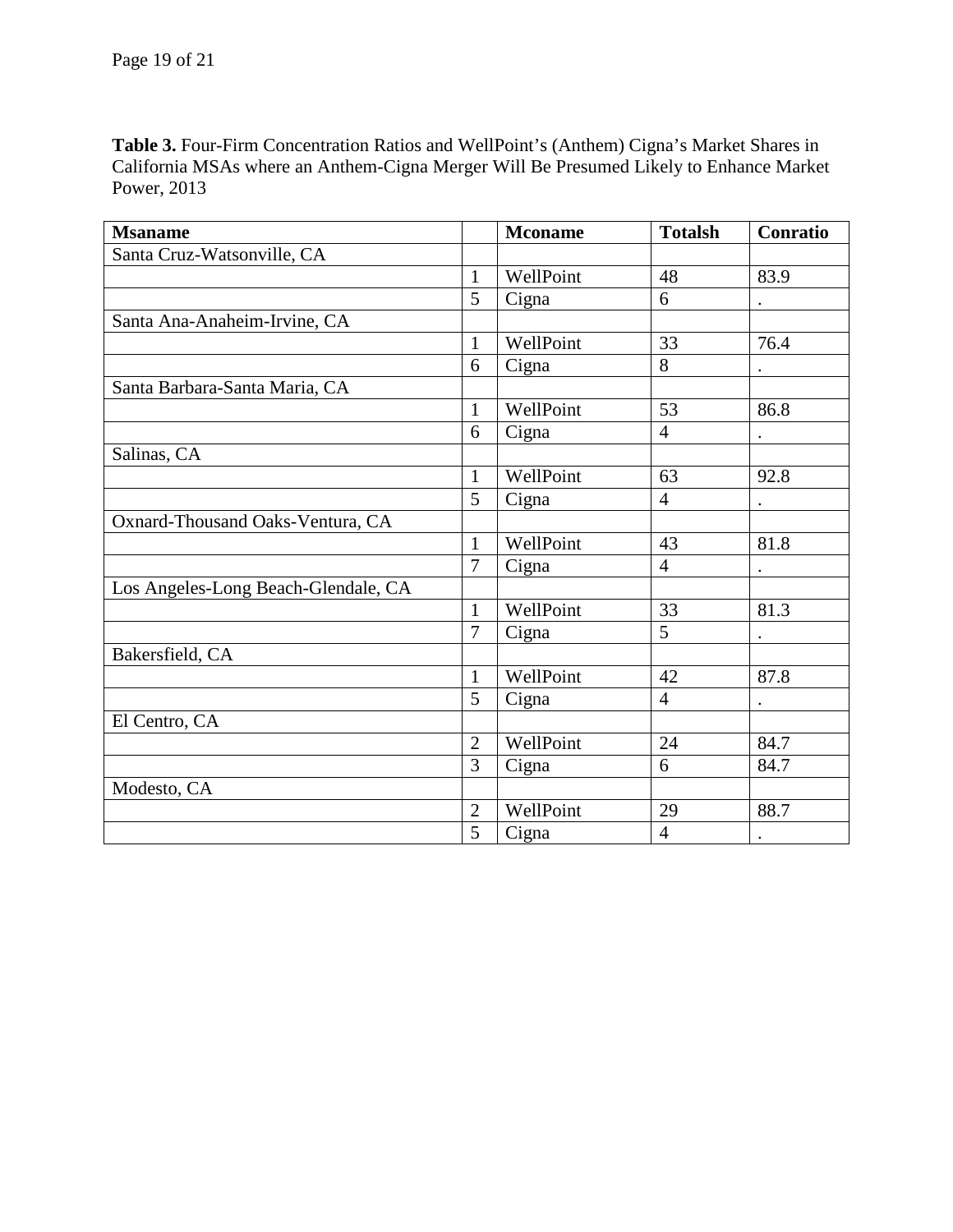**Table 4.** Market Share Trends of Largest Insurers in California MSAs Where an Anthem-Cigna Merger will be Presumed Likely to Enhance Market Power, [2](#page-19-0)010-2013.<sup>2</sup> Wellpoint in the chart below is now Anthem.

| <b>Msaname</b>                      |                | Mco13             | <b>Sh10</b> | <b>Sh11</b>     | <b>Sh12</b>    | <b>Sh13</b>    |
|-------------------------------------|----------------|-------------------|-------------|-----------------|----------------|----------------|
| Santa Cruz-Watsonville, CA          | $\mathbf{1}$   | WellPoint         | 47          | 49              | 49             | 48             |
|                                     | $\overline{2}$ | <b>BS</b> of CA   | 19          | 19              | 20             | 21             |
|                                     | 3              | <b>Health Net</b> | 10          | 10              | 9              | 8              |
|                                     | $\overline{4}$ | UnitedHealthcare  | 8           | $\overline{7}$  | $\overline{7}$ | $\overline{7}$ |
| Santa Ana-Anaheim-Irvine, CA        |                |                   |             |                 |                |                |
|                                     | $\mathbf{1}$   | WellPoint         | 33          | 32              | 33             | 33             |
|                                     | $\overline{2}$ | Kaiser            | 19          | 20              | 21             | 22             |
|                                     | 3              | <b>BS</b> of CA   | 13          | 12              | 12             | 11             |
|                                     | $\overline{4}$ | Aetna             | 11          | 11              | 10             | 11             |
| Santa Barbara-Santa Maria, CA       |                |                   |             |                 |                |                |
|                                     | $\mathbf{1}$   | WellPoint         | 45          | 51              | 51             | 53             |
|                                     | $\overline{2}$ | <b>BS</b> of CA   | 21          | 21              | 21             | 19             |
|                                     | 3              | Aetna             | 15          | 9               | 8              | $\overline{7}$ |
|                                     | $\overline{4}$ | <b>Health Net</b> | 9           | 10              | 9              | $\overline{7}$ |
| Salinas, Ca                         |                |                   |             |                 |                |                |
|                                     | 1              | WellPoint         | 68          | 65              | 64             | 63             |
|                                     | $\overline{2}$ | BS of CA          | 14          | 16              | 21             | 22             |
|                                     | 3              | Aetna             | $\tau$      | $8\,$           | 4              | $\overline{4}$ |
|                                     | $\overline{4}$ | UnitedHealthcare  | 5           | 5               | $\overline{4}$ | $\overline{4}$ |
| Oxnard-Thousand Oaks-Ventura, CA    |                |                   |             |                 |                |                |
|                                     | $\mathbf{1}$   | WellPoint         | 41          | 42              | 42             | 43             |
|                                     | $\overline{2}$ | Kaiser            | 15          | 16              | 16             | 17             |
|                                     | 3              | BS of Ca          | 13          | 12              | 12             | 11             |
|                                     | $\overline{4}$ | Aetna             | 12          | 12              | 11             | 11             |
| Los Angeles-long Beach-Glendale, CA |                |                   |             |                 |                |                |
|                                     | 1              | WellPoint         | 31          | 31              | 32             | 33             |
|                                     | $\overline{2}$ | Kaiser            | 28          | 29              | 29             | 30             |
|                                     | 3              | BS of Ca          | 12          | 11              | 12             | 10             |
|                                     | $\overline{4}$ | UnitedHealthcare  | 9           | 10              | 9              | 9              |
| Bakersfield, CA                     |                |                   |             |                 |                |                |
|                                     | $\mathbf{I}$   | WellPoint         | 45          | $\overline{43}$ | 42             | 42             |
|                                     | $\overline{2}$ | Kaiser            | 24          | 25              | 24             | 25             |
|                                     | 3              | <b>BS</b> of CA   | 13          | 15              | 15             | 15             |
|                                     | $\overline{4}$ | UnitedHealthcare  | $\tau$      | $\overline{7}$  | 6              | 6              |
| El Centro, CA                       |                |                   |             |                 |                |                |
|                                     | 1              | <b>BS</b> of CA   | 29          | 31              | 52             | 49             |
|                                     | $\overline{2}$ | WellPoint         | 60          | 58              | 29             | 24             |

<span id="page-19-0"></span>At the MSA level Cigna was usually fifth or sixth largest across MSAs in 2013